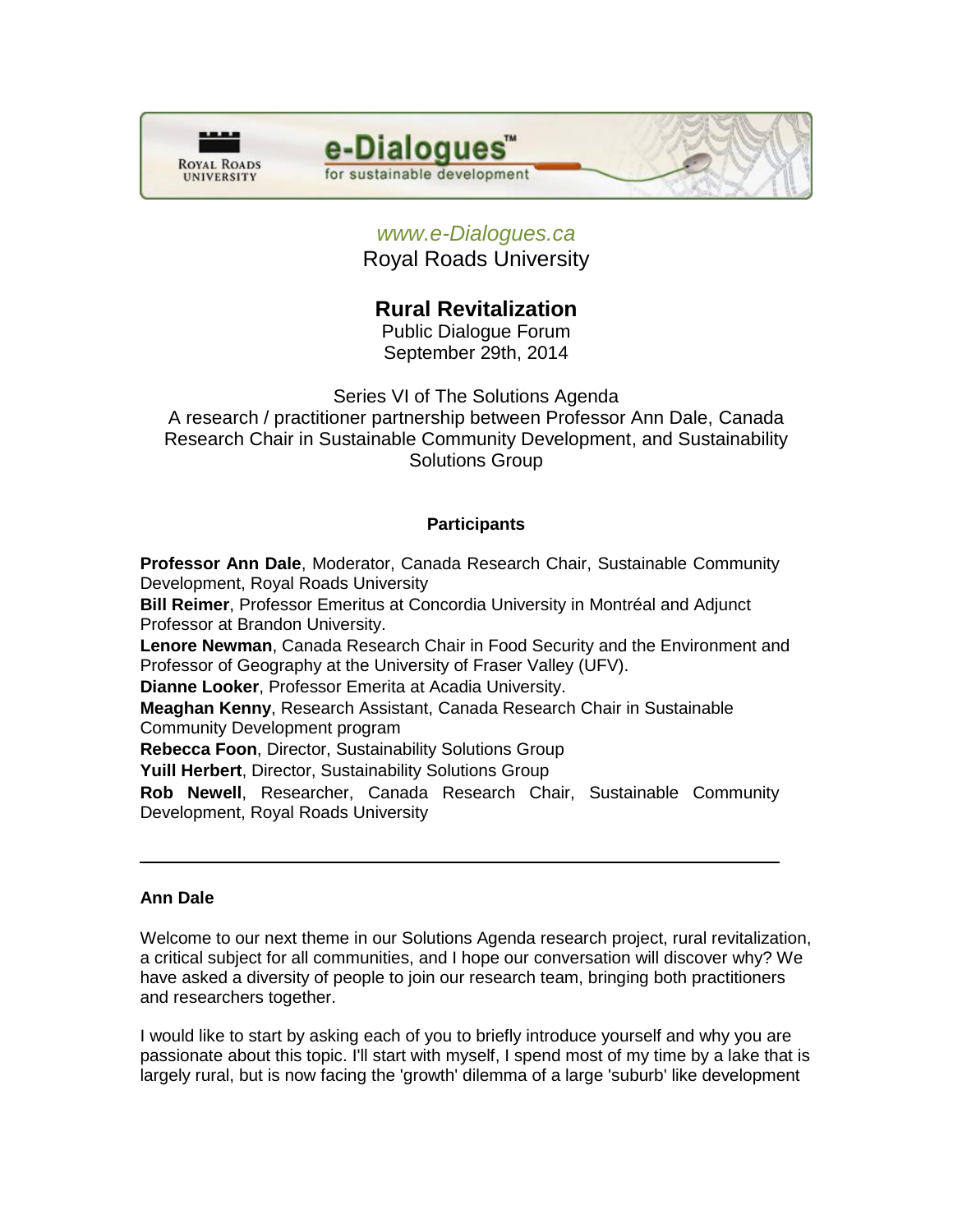going in behind some of our cottages. And a subsequent loss of biodiversity if and when all the lots are sold.

#### **Lenore Newman**

Hi Ann, I'm Lenore Newman, a Canada Research Chair in Food Security and the Environment and an associate professor at the University of the Fraser Valley. Much of my research looks at farmland on the rural/urban fringe, and I have explored many of rural Canada's towns as part of my work on Canada's food security. My worry is that rural Canadian towns are either experiencing population loss, or near the cities they are experiencing rural gentrification driving out locals. Neither path is sustainable.

#### **Bill Reimer**

Thank you for the invitation to join in this interesting discussion. I will be considering the value of this venue for discussion as well as the substance of our discussion. I have been involved with rural and remote issues for many years. Once I began (many years ago) the energy and insights of the people I met (researchers, policy makers, practitioners, and rural people) have kept me enthusiastically engaged for more than 40 years.

Some of the details of my involvement in these issues can be found on the CRC page (http://crcresearch.org/solutions-agenda/rural-revitalization) so I will add just a couple of updates that may be interesting to the participants.

I just returned from the annual meetings of the Canadian Rural Revitalization Foundation (http://crrf/ca) that were held in Prince George last Thursday to Saturday. It includes researchers, policy-makers, practitioners, business people, and citizens. There were plenty of presentations related to rural revitalization – with some of them specifically addressing some of the issues on our agenda. You can see some of the topics and presentations [here.](http://billreimer.net/CRRF/?page_id=2672)

I also wish to invite you all to explore the newly launched Rural Policy Learning [Commons.](http://rplc-capr.ca/) This is a 7-year international project designed to facilitate collaboration among individuals and groups related to rural, regional, and northern policy. Our activities include support for exchanges, institutes, conferences, workshops, publications (academic and non-academic), a digital information hub, and social media – in short, anything that helps connect people, organizations, and groups concerned with rural revitalization. We welcome new partners, comments, and suggestions for new initiatives.

#### **Robert Newell**

Hi everyone, my name is Rob Newell. I work with Ann as a researcher in the Canada Research Chair in Sustainable Community Development program.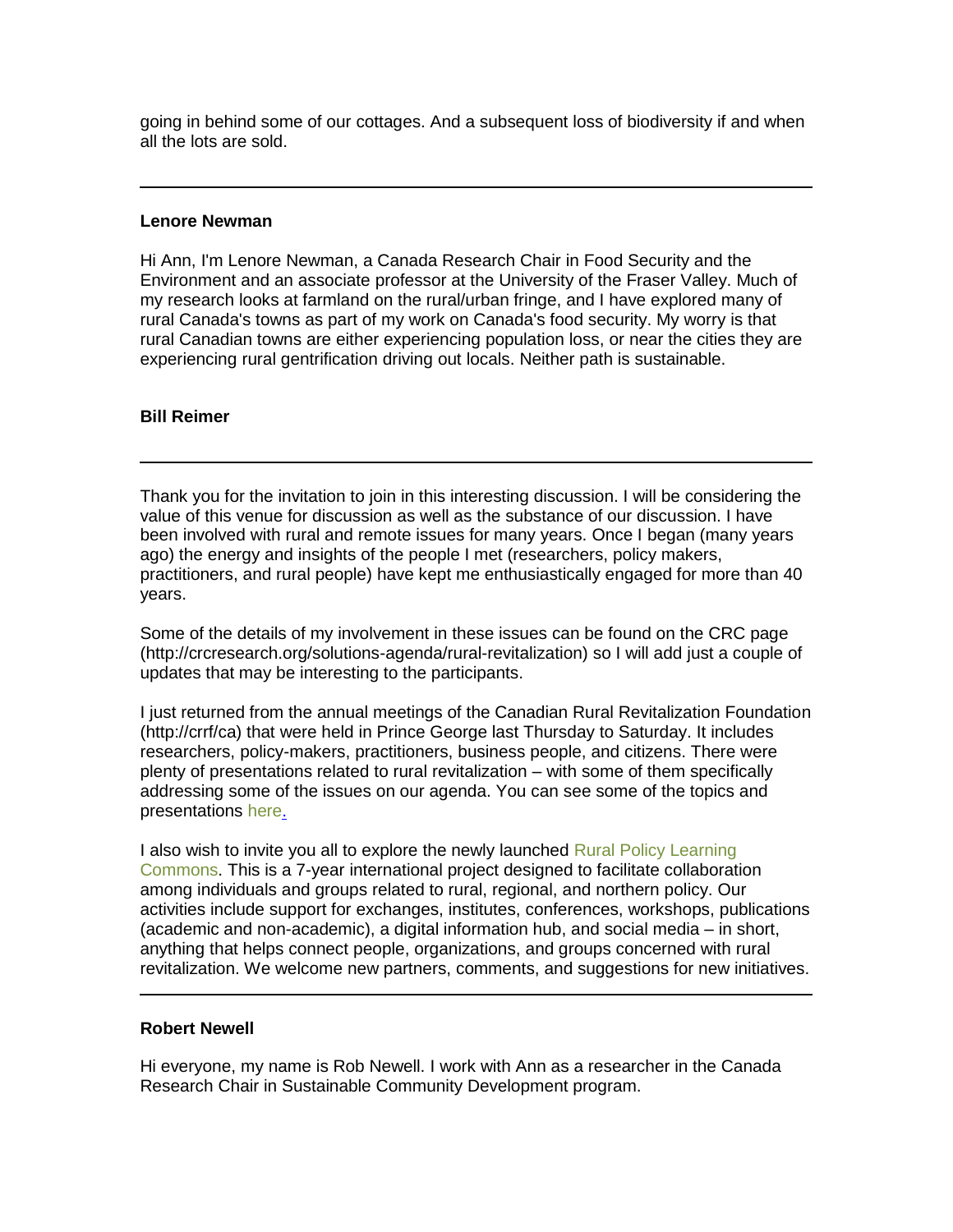A quick note for the audience, this is the e-Panel forum where the main conversation with the panelists will take place. As the discussion progresses, we encourage audience members to enter the e-Audience forum to contribute questions and comments. For your convenience, we recommend that you open up the e-Audience forum in a separate window so that you can follow the conversation while posting your comments.

This is a direct link to the [e-Audience forum.](http://crcresearch.org/edialogues/eforum/viewtopic.php?p=9225&sid=4ae905ce569ef3172af4a0455598cbc4#9225)

At any given time in the conversation, you will be able to click the "Refresh Page" button in the top right corner to see the most recent posts of the conversation.

#### **Ann Dale**

Welcome Lenore and Rob. Bill, congratulations on your partnership grant. While we are waiting for others to join us, maybe you could talk about it a bit more, I see you already have?

#### **Bill Reimer**

The grant is designed to connect people interested in rural, remote, and northern issues. There are currently 8 countries represented with plenty of participants from across Canada. We are currently gearing up to support additional participants as interest grows. As indicated previously we have a wide range of knowledge mobilization activities on our agenda and are open to new ideas as they emerge. I encourage all of you to check us out and consider how we can help you.

#### **Rebecca Foon**

Fantastic initiative Bill, I look forward to hearing about how this progresses!

Hello everyone, thank you so much for joining this e-Dialogue today. My name is Rebecca Foon and I am a director with Sustainability Solutions Group. I spend a significant amount of time in the Laurentians in Quebec, where I also have been observing intense development over the last 10 years. I am particularly interested in innovative strategies that can successfully revitalize small communities by encouraging the cultural/social/environmental/spiritual aspects of a place to thrive. I am really looking forward to our conversation!

#### Y**uill Herbert**

Good afternoon (from the east coast!). I'm Yuill Herbert and work with Sustainability Solutions Group, often on community planning projects and with Ann on all sorts of wild and wonderful endeavors.

I live on a farm in rural Nova Scotia. Nova Scotia was earlier a patchwork of '100 acre'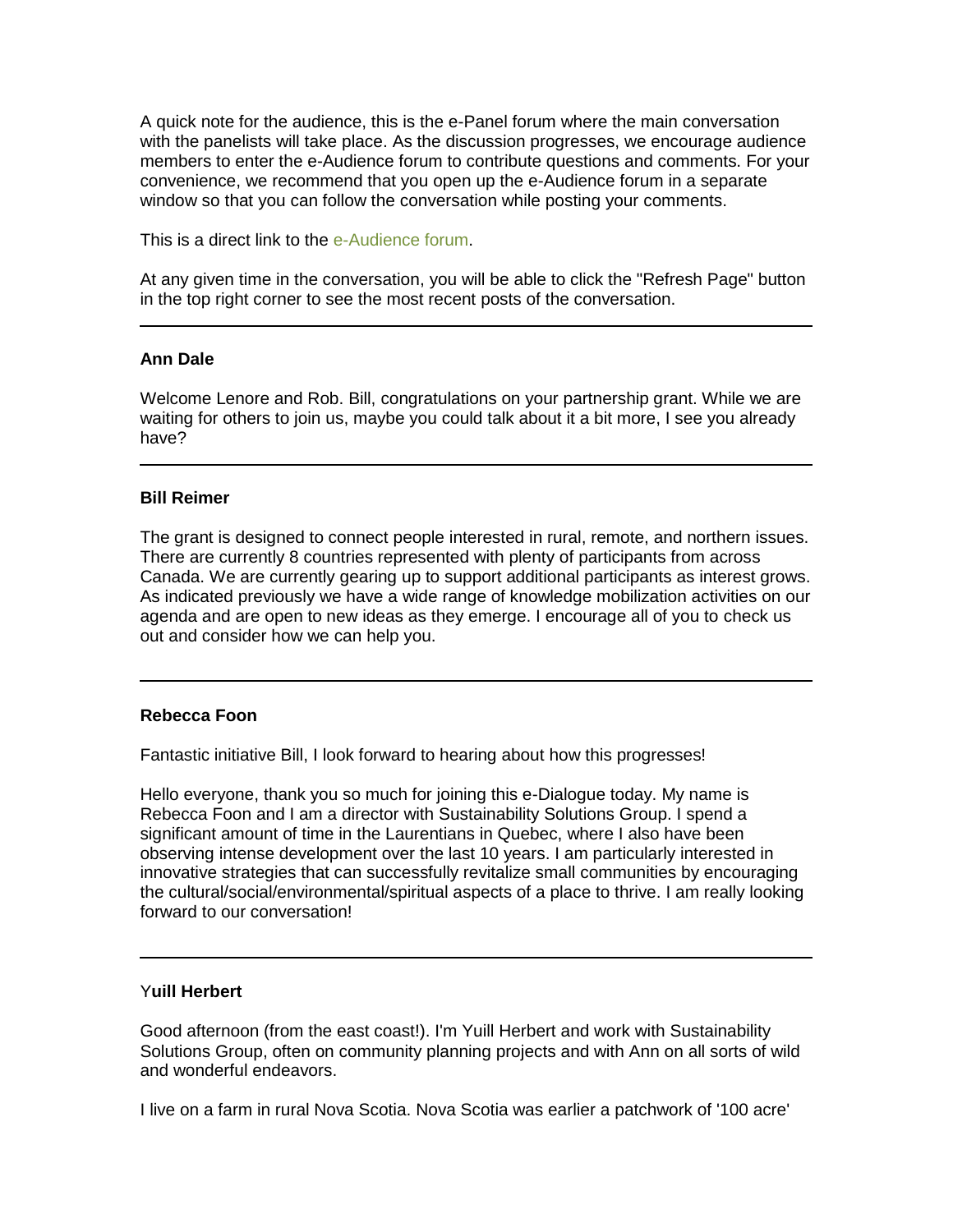farms. These farms would primarily sell cream, which is essentially liquid sunshine. Everything else on the farm, whether it was manure or crop residue was part of a contained nutrient cycle. In this way, the 100 acre farm was a model of sustainability. There are no longer functioning 100 acre farms in Nova Scotia and like in much of Canada, rural communities are collapsing with rapidly aging populations, no major sources of employment and at least on the surface, a lack of vitality. But I think there is a magic in rural areas and in the rural livelihood, a 'groundedness' that doesn't exist in the urban environment. I am very interested in thinking about and understanding the role of rural communities in modern society.

#### **Dianne Looker**

Hi everyone. I first logged in to the wrong place. Good to join you.

I'm a retired Sociology prof who has studied rural youth for most of my career. I'll leave it at that for now.

#### **Meaghan Kenny**

Hi everyone, sorry for my delay. I am a research assistant for Ann. I am currently working on a case study looking at the benefits, challenges of an incubator farm in L'Ange Gardien called Plate-forme Agricole. Previously, I worked for Just Food Ottawa and my main research interests revolve around food justice, land rights/access, and resilient communities.

#### **Ann Dale**

Welcome everyone, let's begin by discussing our first question of our two-hour conversation.

What makes rural communities so different from urban communities in terms of revitalization, are there unique barriers to these communities?

#### **Bill Reimer**

Rural communities are different from non-rural communities on the basis of distance, density, and identity. Although they share challenges that affect urban centres as well, the impacts are often different because rural places are farther from population centres, have lower density, and are differentially perceived by people in different places.

In another presentation I focused on five major changes that affect the trajectories of rural communities and create both challenges and opportunities for their revitalization found [here.](http://billreimer.net/workshop/research/files/Reimer4HarrisCentreSynergySession20130731.pdf) They were: urbanization, mechanization, immigration, state withdrawal, and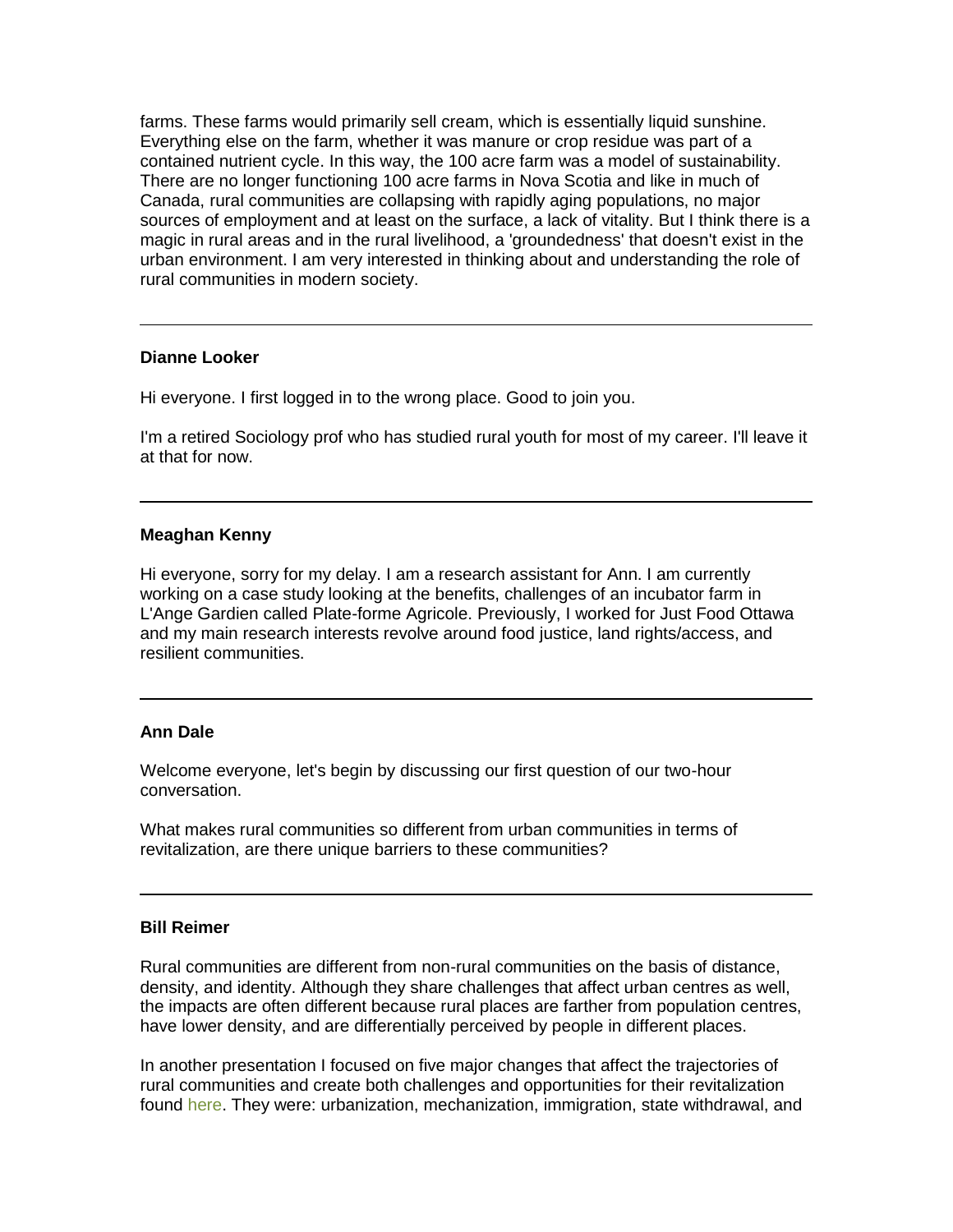limits to resources. They all affect rural and remote places in a different manner than urban – because of distance, density, and identity issues.

**Urbanization:** Although rural populations are growing, their relative growth to urban areas continues to decrease. This affects relative power, perception, and attention to rural issues.

**Mechanization:** Our commitment to commodity trade of our natural resources helps to drive the substitution of capital for labour and the related decline of rural communities. **Immigration:** We will become more and more dependent on immigration as Canadian birth rates drop below our ability to reproduce our population. Since immigration is, in general, more favourable to urban places, without significant changes rural places will be at a disadvantage.

**State withdrawal from its social mandate:** With the withdrawal of our governments from the welfare state of the 1960s and 1970s, the availability of social services has been transformed from our status as citizens to clients. This means that population and population density drives access to services – leaving rural places at a disadvantage. **Limits to resources:** The collapse of the cod fishery, the occurrence of "peak oil" using conventional techniques, and the increase in extreme weather as a result of climate change all reflect the challenges of environmental stresses on our planet. Rural places are particularly vulnerable to these effects because of their proximity to natural resources and natural disasters.

#### **Meaghan Kenny**

Bill, I really appreciate your comment on immigration. I have worked with resettled refugees and diverse immigrant communities who come primarily from agrarian backgrounds. These people have tremendous rural and farming knowledge and would love to have their own land to farm. However, as you mentioned, the services they require as newly arriving immigrants are centrally located in urban areas.

That's why the innovative farm projects such as the incubator farms (Just Food and Plate-forme) can provide a great way for new farmers to build up a sense of the farm business and growing climate in Canada - with the possibility of successfully purchasing their own land to farm in the future.

#### **Bill Reimer**

These are good examples, Meaghan. I have often argued to some of the small communities that bemoan the fact that immigrants only settle there for a short time - that their communities might consider developing their capacity as 'receptor' communities for new Canadians. They are often very good at receiving immigrants, teaching them about Canadian opportunities, jobs, how to access doctors, manage government demands, and generally introducing them to Canadian culture. Having them develop enough capacity to leave could be seen as a good thing - in fact something that could be "marketed" to government as a contribution worthy of support. We do that all the time in universities since we celebrate the "loss" of our students. What is needed is a place to discuss these issues with urban places to get recognition and compensation for this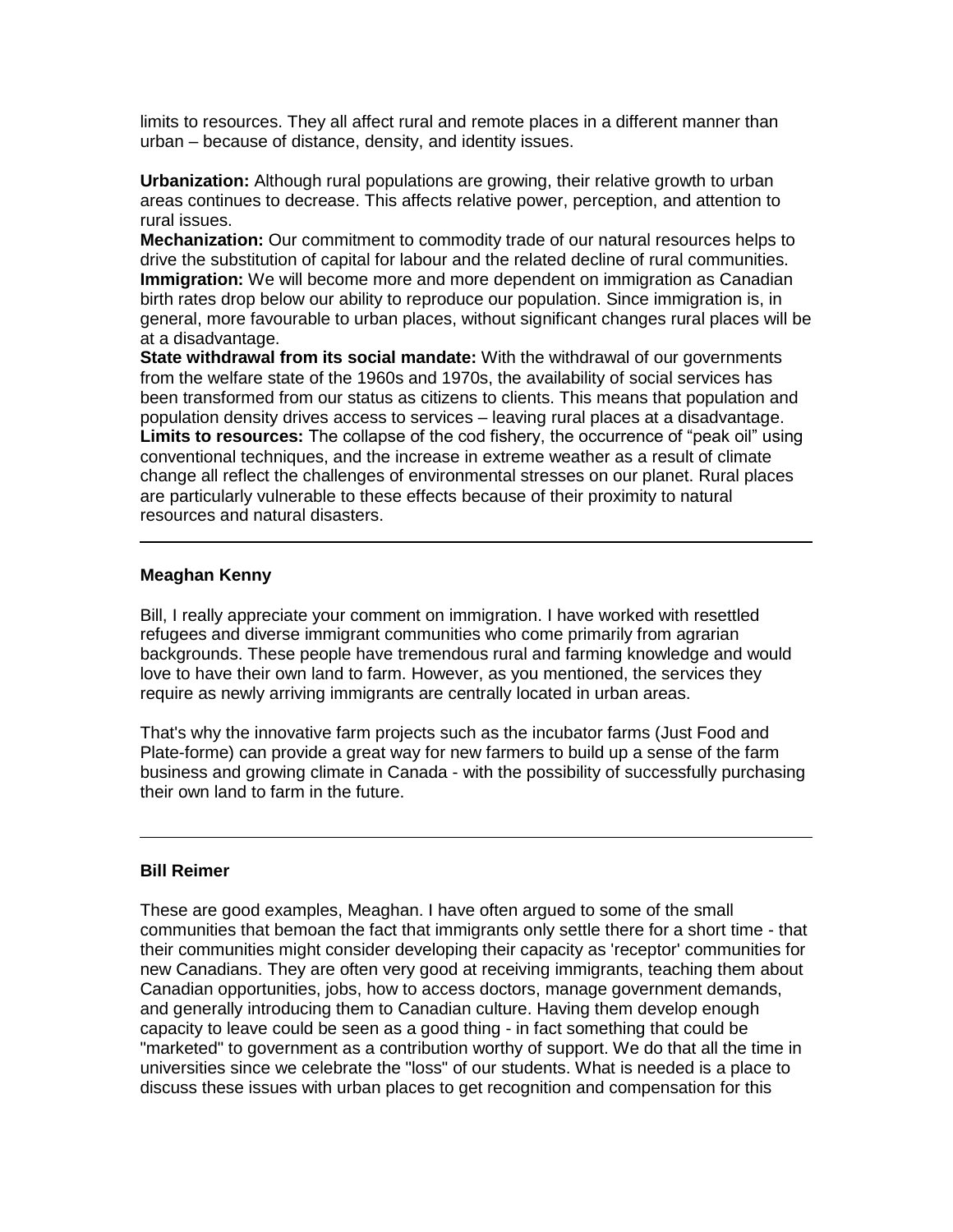service that such receptor communities provide. It would increase their population and justify the development of services even though there would be high turnover.

#### **Yuill Herbert**

Rural communities are by definition sparsely settled by humans. They are more isolated from society in every sense (not that isolation is negative characteristic). Transportation is more challenging and there is limited if any alternatives to the private vehicle; those without the private vehicle for whatever reason are literally isolated. Many services found in an urban environment are not easily accessible. Economics systems are structured so as to extract wealth from rural areas and direct it to the urban areas so there is little financial wealth in rural areas. However, rural communities are not necessarily more isolated from people, as friends and neighbours are a known quantity. And with isolation, there are stars, quiet and greenery.

#### **Lenore Newman**

Rural communities in Canada face a number of challenges. They are overwhelmingly car dependent, and also can have limited employment options that support diverse populations. They can be a hard sell to young urbanites, and some of that is justified. The rural areas I work in are sometimes very socially conservative, which is particularly problematic when that spills onto town councils who are also against density and diversity. Changing these deeper issues can be very difficult.

#### **Yuill Herbert**

Rural areas can certainly be socially conservative and also closed to outsiders ('come from aways' as they are known). But rural areas can also be a refuge for 'outsiders', where experimentation that is crowded out of the urban areas (literally and metaphorically) can blossom. I think of Bread and Puppet Theatre in Vermont, Caravan Farm Theater in Armstrong BC and Ship's Company Theatre in Parrsboro, NS. From theatre to coffee- fair trade pioneers Just Us in Wolfeville, Kicking Horse in Invermere and Oso Negro in Nelson.

#### **Lenore Newman**

Yuill is quite right that we have some great examples of rural done well in Canada certainly Nelson fits that model, or my own home town of Robert's Creek. The trick is spreading that success elsewhere. So many British Columbia towns have gone down the road of chain stores and sprawl. I wonder what the defining differences are?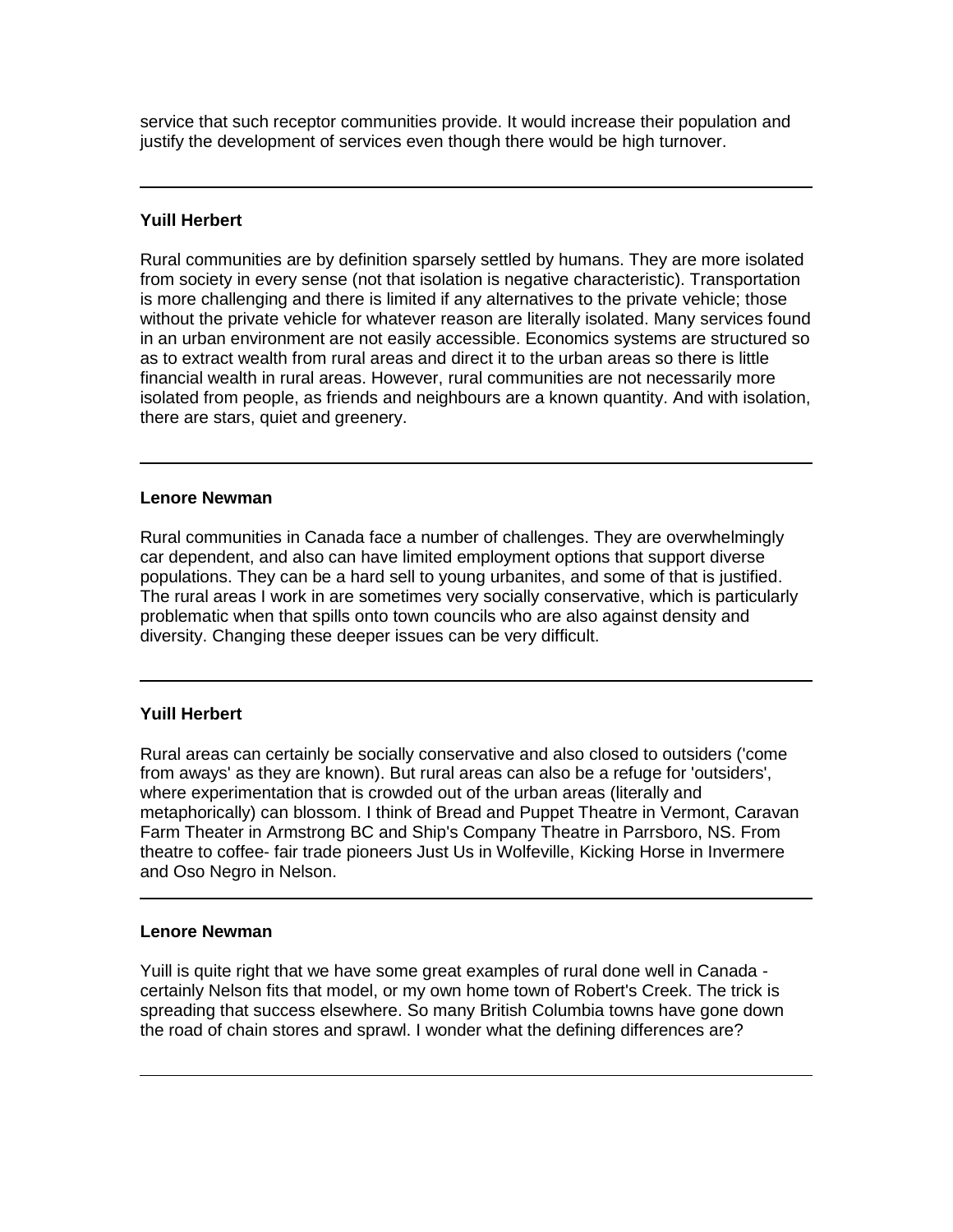## **Robert Newell**

I would add Kimberley, BC, to this list and give my thoughts around what I think lends to its success. I lived in the community for a couple years, and found it to be a marvel in the way that it didn't seem to succumb to the 'bust' part of the 'boom and bust' forestry cycle and the closure of it's mine. Furthermore, the community is quite active and 'alive' even though it is off the 'beaten track' and people need to travel off the main vein to visit it. Specific reasons for its success are hard to pin point, but it was very clear that community members were passionate about their community and place. What this means is that they weren't necessarily structuring their town around an economic dependence and were actively exploring what was important to keep the community thriving. Initiatives like the Kimberley Happiness project reflected this (a project that collected locals ideas on what is important about their community). In a lot of ways, it's a testament to the importance of social capital and place attachment in motivating communities.

#### **Dianne Looker**

As I said my focus has been on rural youth. A key difference between urban and rural is that many rural youth move to urban areas but few urban youth do the reverse. A challenge for rural communities is to not only encourage rural youth to return, but to expose urban youth to the possibilities of living and working in rural areas.

## **Rebecca Foon**

Very interesting, and it seems that innovation / cutting edge initiatives are often spearheaded by strong leaders/champions (whether in government or community leaders). Interesting to think about when looking at rural revitalization success stories and the challenge rural communities face with regards to rural youth leaving for urban centres.

## **Meaghan Kenny**

I think a great way to expose urban youth and encourage rural revitalization is to have more alternative farm projects on the urban-rural periphery.

Currently, there is a great divide between urban and rural. Historically, (in Ottawa) farm land was much closer to the urban core. The NCC expropriated a great deal of land to create the greenbelt. Having access to the arable land that is zoned as rural/agricultural along the urban/rural periphery allows for greater exposure to rural activities and jobs.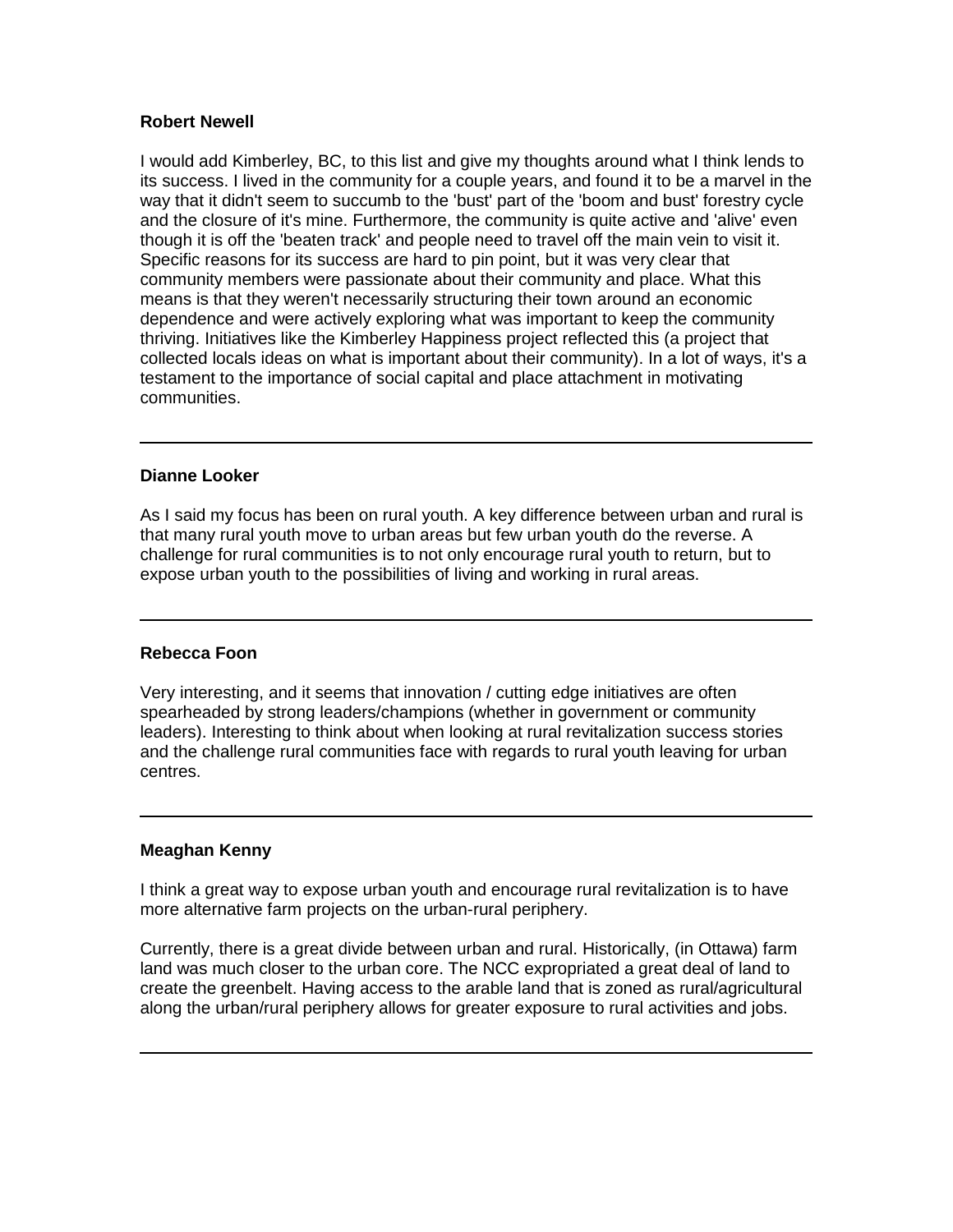## **Bill Reimer**

I like how the Japanese communities we have worked with approach the issue of departing youth. They keep in touch with them through bulletins and the internet keeping them up to date with what is happening in the community and with the people there. They also invite them back to participate in community celebrations by showing pictures and talking about the places they have been. In this way they add to the community learning. They also use their community alumni as "intelligence gathering agents". They contact them if the community business people wish to evaluate potential markets. The community officials argue that when these youth start thinking about raising a family, if the contacts remain through these activities, some of them will think about coming back. Even a few might return in this way, but they bring with them considerable information and new networks from their time away.

#### **Dianne Looker**

Thanks, Bill. Yes, various communities have tried this form of "keeping in touch" program - and I know Newfoundland had some success with its "Come Home" year.

But I want to emphasize that the challenge may be more attracting urban youth to rural many, indeed most rural youth do end up in rural areas (60% or more). The thing is over 90% of urban stay in an urban area. Not necessary their community of birth, but they stay urban. If rural communities want to revitalize, they have to not only keep and attract back their own youth, they have to be innovative in attracting urban youth as well.

#### **Yuill Herbert**

I have noted the taste of emerging 'back to the lander' movement take two. There is a trickle, and perhaps even a growing trickle of young people moving to rural areas in Nova Scotia to farm. It is starting to show up in the number of children in kindergarten classes. The Maritime Provinces, however, are unique in that land is accessible and affordable. But what are the conditions that result in a wide and broad urban to rural migration, driven by ideological reasons, if indeed that was the driver for the first wave of back to the landers? In my experience, that first wave significantly enhanced the vitality of rural areas.

#### **Dianne Looker**

In terms of identity, one of the interesting things I found in a recent paper I did was that rural youth are not the only ones with attachment to community. Urban youth also feel attached to their "communities", which are, I suspect neighborhoods or areas within larger urban areas.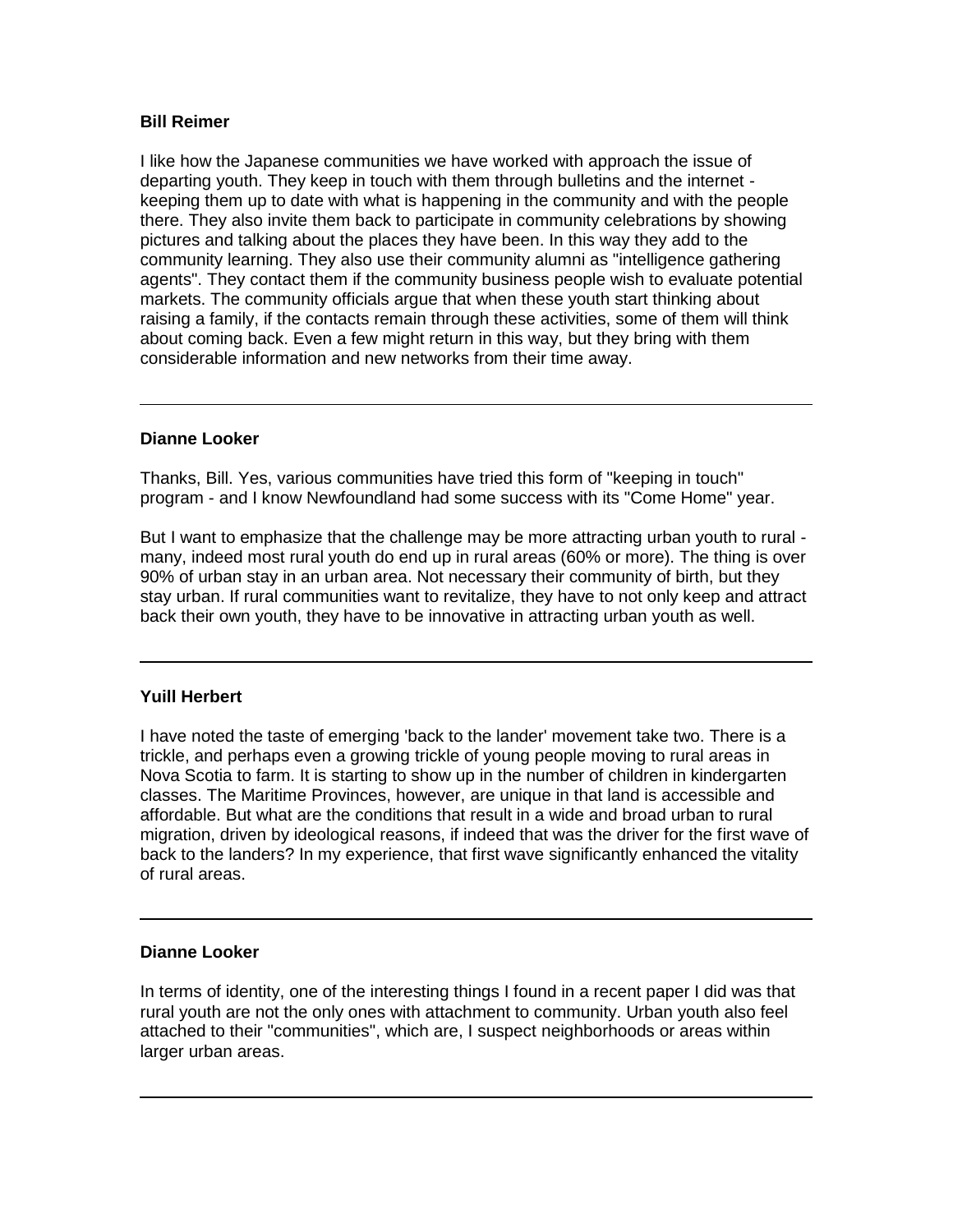#### **Robert Newell**

Earlier in the conversation there was discussion around identity, I understand from place attachment studies (and living in smaller communities, myself) that people living in rural communities can develop a strong attachment to place and sense of community. I imagine this would attract people that have grown up in rural areas back to the community and also serve to retain some youth population; however, I wonder if this would cause a barrier in terms of attracting new young adults? Is this an issue in terms of people trying to find themselves or relate to an identity that they did not form living in an urban place?

## **Yuill Herbert**

Perhaps if they are escaping their 'urban' identity, they will be open to a new identity was this what the back to the lander movement was about? To escape a new identity, you need to be dissatisfied with your existing identity. Are there reasons why people would be dissatisfied with characteristics of the urban identity now?

## **Robert Newell**

This is an interesting line of discussion, and I'm tempted to explore it a little bit further. I've read a couple studies on the motivations of urbanites to move to (or at least gain seasonal residence) in rural areas, and the term 'escapism' crops up, referring to a desire for escaping the 'hecticness' of urban-living. What this seems to do, however, is create a population of people with a different sort of place identity than those that initially lived there and formed attachment to place through livelihood and heritage. There's a potential concern that you have a socially divided community (which is certainly the case with some seasonal residence communities), so that raises this new consideration of how (or even should) we foster convergent identities?

#### **Ann Dale**

We are talking about the unique barriers to rural communities? So jump right in, Bill has talked about identity. I believe that people identify very strongly with their place in rural communities, is this more so than in urban centres? And if so, does it make for greater land-use conflicts? Lenore, the question of amenities we have discussed often between urban and rural communities, would you like to expand more?

Dianne, you raise the question of demographics. Here just outside of Ottawa, we have a lot of the rural being 'developed' by baby boomers who are either down-sizing to condos and a cottage or moving to a semi-rural setting before their old age forces them into a condo, care to comment?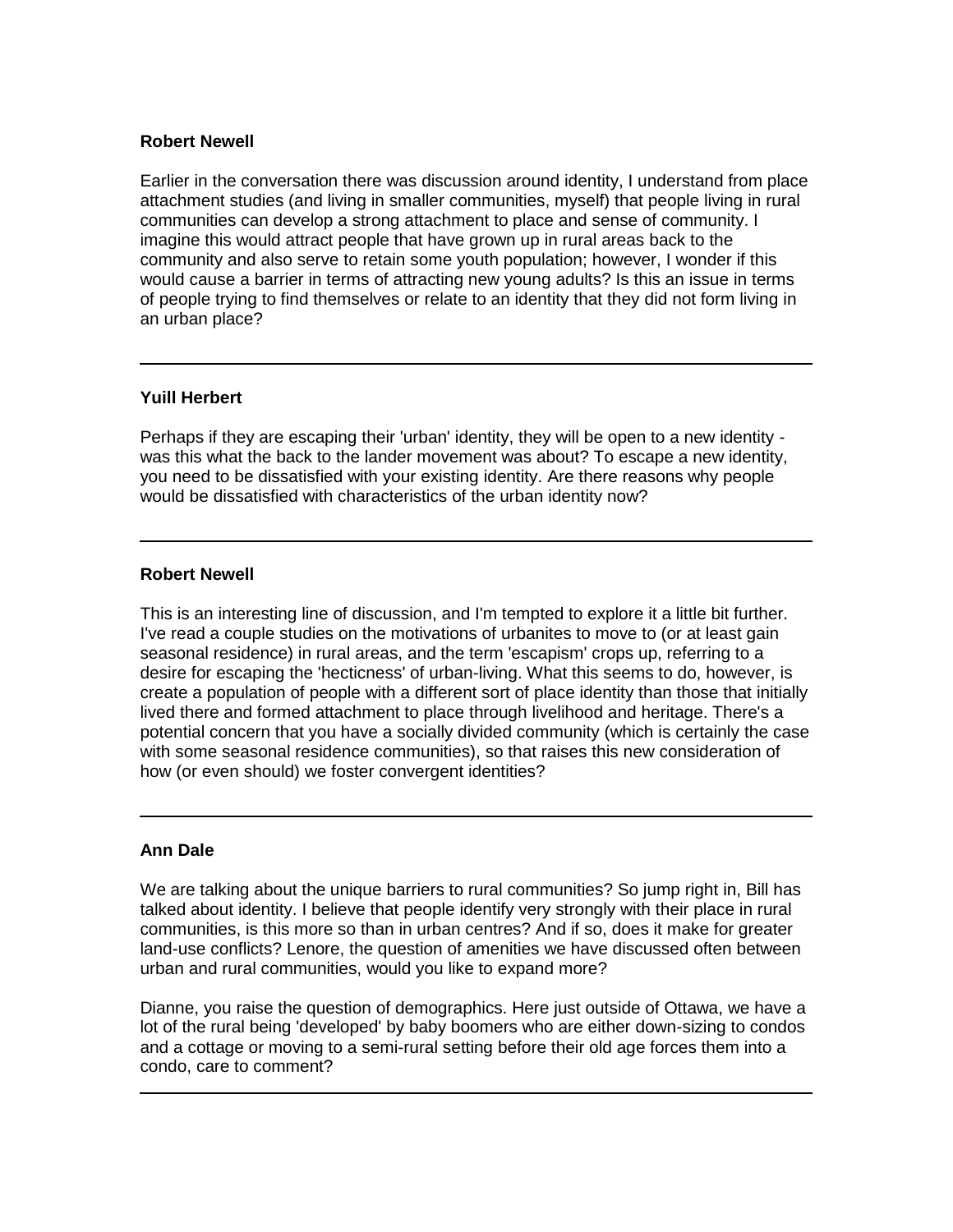#### **Dianne Looker**

I think a key urban-rural difference is that rural are aware of and exposed to urban life styles and issues. They see it in various media; they experience it when they travel; many of them live in urban areas for their post-secondary years. Urban have fewer ways of knowing rural.

#### **Lenore Newman**

Yes, Ann, I think in many ways the amenity issue is a huge one. City life when done well has come to be dominated by walkable "villages" where maybe a thousand people or so all live near coffee shops, groceries, pubs, etc. My walk score for example here on Commercial Drive in Vancouver is 98. In many parts of the world rural life is also based on walkable villages, but in much of Canada amenities are absent or require a car. Where that isn't true (Ganges on Saltspring for example) prices are very high do to cottagers, weekend folk. The question is how to achieve dense amenities in rural regions yet maintain the natural setting, etc.

## **Robert Newell**

Issues with transportation and access has been a common thread in the conversation, thus far, and I've noticed similar concerns through our [case study work](http://mc-3.ca/) on how smaller communities can address climate change. I know some smaller communities think about increasing density and walkability; however, a tension arises when thinking about certain values for rural lifestyle. Do people live and/or move to rural areas to live in density? Indeed, I know places like Revelstoke and Bowen Island have been confronted with this question when considering densifying.

#### **Ann Dale**

This is a land-use conflict facing most communities in some ways, and requires fundamental change to how governments govern and raise revenues. Local communities have only one source of revenue, property taxes, so a built-in incentive to grow as much as possible, at whatever cost?

#### **Lenore Newman**

I would add that if we had the sort of rail networks enjoyed in other parts of the world the isolation and alienation of rural areas might be much improved. Basically no millennial, many of whom don't drive at all, wants to live somewhere that is an hour's drive from a decent restaurant.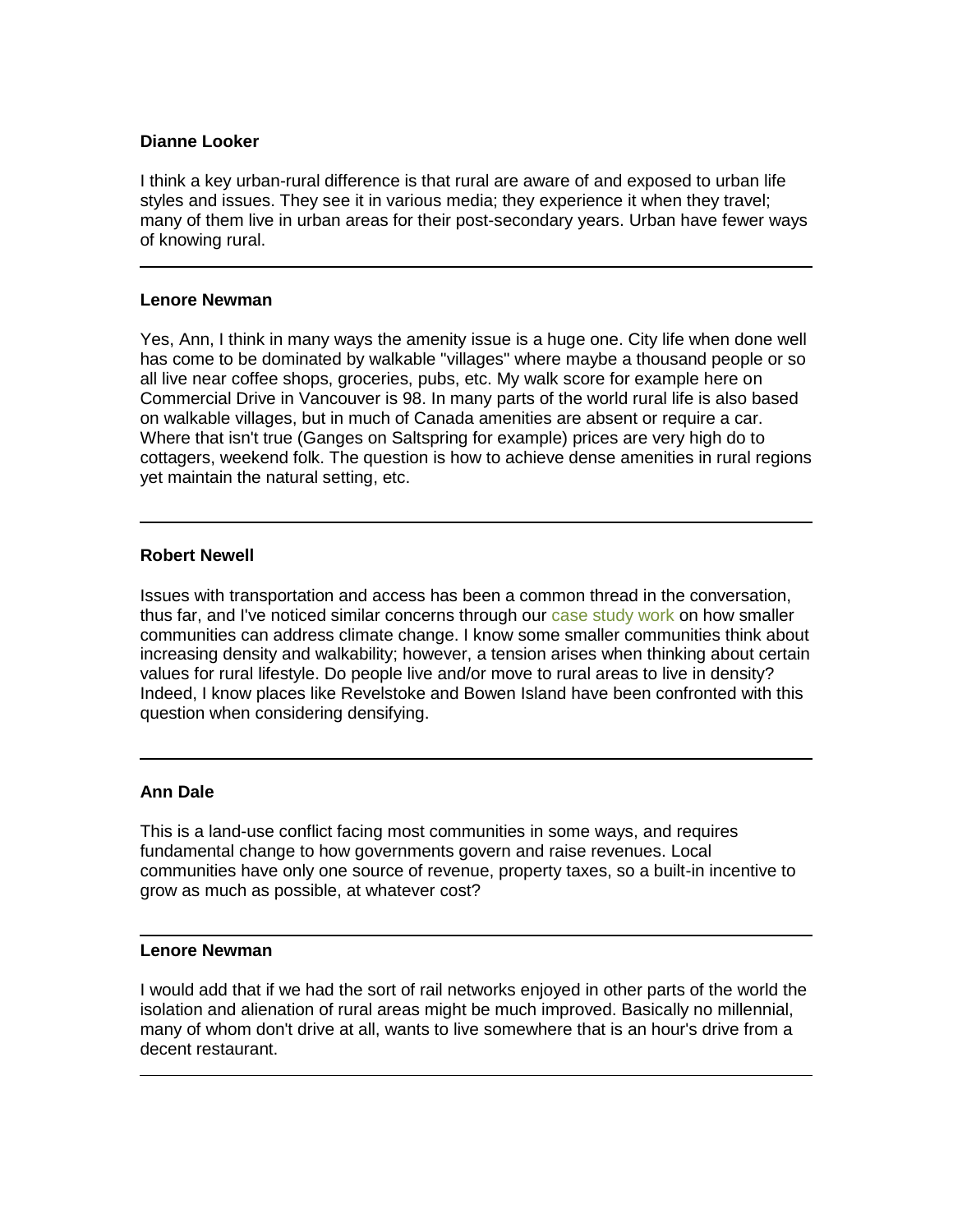## **Dianne Looker**

Yes, I saw an interesting program when I was at a rural conference in Australia. Urban youth could spend a week or a weekend at a farm.

But rural is not just farming. There could be programs to encourage those taking various degree programs to spend time in rural areas. Medical schools talk about trying to encourage doctors to live in rural areas. Lots of other professions could as well. Rural areas need lawyers, bankers, teachers - and service personnel in a whole range of occupations.

## **Yuill Herbert**

It is not long ago that train service was quite extensive- perhaps 20 years. But a train is and could be transformative for rural communities. It is a lifeline to the broader world, physically and symbolically.

#### **Ann Dale**

I agree, what about rural communities creating networks of connection, and building a commons that brings more amenities to adjacent communities, a kind of village green. I don't think there can ever be the walkability of a city, but there can definitely be more access to local food markets, local products, which is a different kind of development than simply building houses. I think we talked once about how important a baker is to building community? What amenities would rural youth need and how could several communities cooperate to bring them in?

Dianne raises another key point, keeping connected. Rebecca, what if the older folks reached out to younger folks who are artists? What about having more rural festivals, feasible?

#### **Rebecca Foon**

This concept leads to very exciting initiatives that increases social capital, nourishes culture and the arts - on a much smaller scale, a woman names Nerissa Rosati has been renovating warehouses in and around Whitehorse for over 20 years, turning them into beautiful affordable artists studios and galleries, helping to create a dialogue between artists and a rich centre for the arts.

#### **Dianne Looker**

One thing to keep in mind about rural communities "growing" is that - if they grow enough they are no longer considered "rural" - as Bill reminded us rural is defined by density and distance from density (and identity). Ray Bollman has a great power point presentation where he shows that rural is continuously growing in Canada for several decades, but at the end there are fewer people in rural than at the beginning. The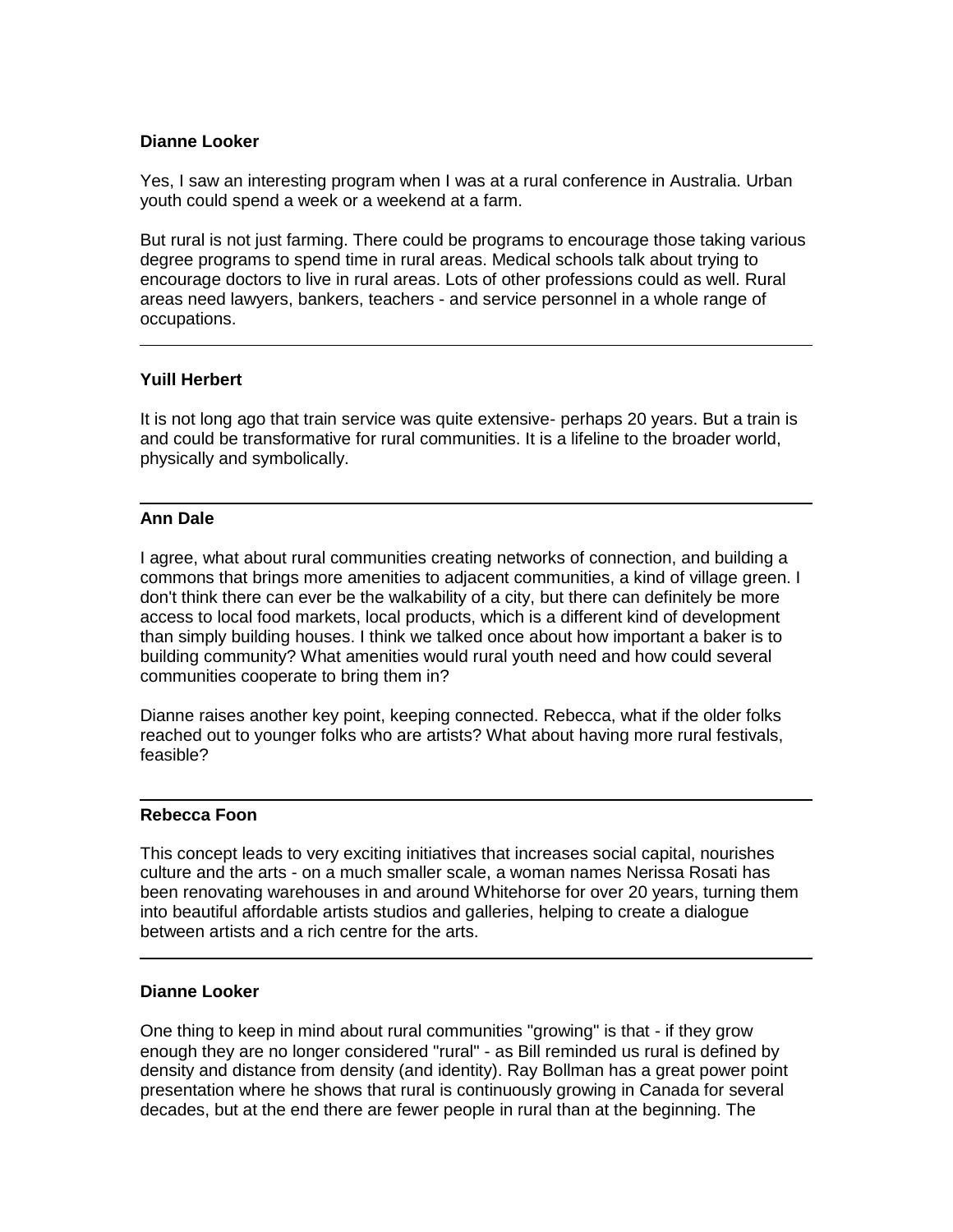reason is, when rural areas grow they become reclassified as urban...

#### **Ann Dale**

Dianne's comment reminds me that we seldom talk about an optimal scale for community?

A controversial question, why should people expect to live in small communities, why not just move everyone to the large urban centres, aren't they flourishing hubs of innovation and creativity?

Leads me to our second question, why are rural communities important?

## **Dianne Looker**

I agree, we need to be talking about optimal sizes for different functions. Also, we need to move away from the assumption that "growth" is the measure of success. There may well be enough people in an area to do what needs to be done; there may well be natural barriers (rivers, mountains, etc.) barriers to physical growth.

Just as people talk about "sustainable" communities and life styles we need to talk about optimal sizes for different situations.

#### **Bill Reimer**

Rural places and people provide the timber, food, minerals, and energy that aid in urban growth, and they are stewards of the water and other resources upon which urban people depend. Rural and northern places also process urban pollution, refresh and restore urban populations, and maintain the heritage upon which much of our Canadian identity rests. In return, urban Canada provides the markets for rural goods and employment, technology, financial capital, consumer goods, and much of its mediabased culture (Reimer, Bill (2013) "Rural-Urban Interdependence: Understanding our common interests" Pp 91-109 in Parkins, John R. and Maureen G. Reed, Social Transformation in Rural Canada: Community, Cultures, and Collective Action, Vancouver: UBC Press.) [See also.](http://billreimer.net/workshop/files/Presentations/ReimerRuralUrbanRuralMattersEdmonton2008V02.pdf)

## **Yuill Herbert**

This seems to be a pragmatic take on the relationship between urban and rural life. Are there not elements of exploitation in that relationship? Given that the urban areas have all the capital, are the locations of the regulators and politics, the lawyers and the lobbyists and rural areas are far from power. This would particularly seem to be the case with indigenous peoples...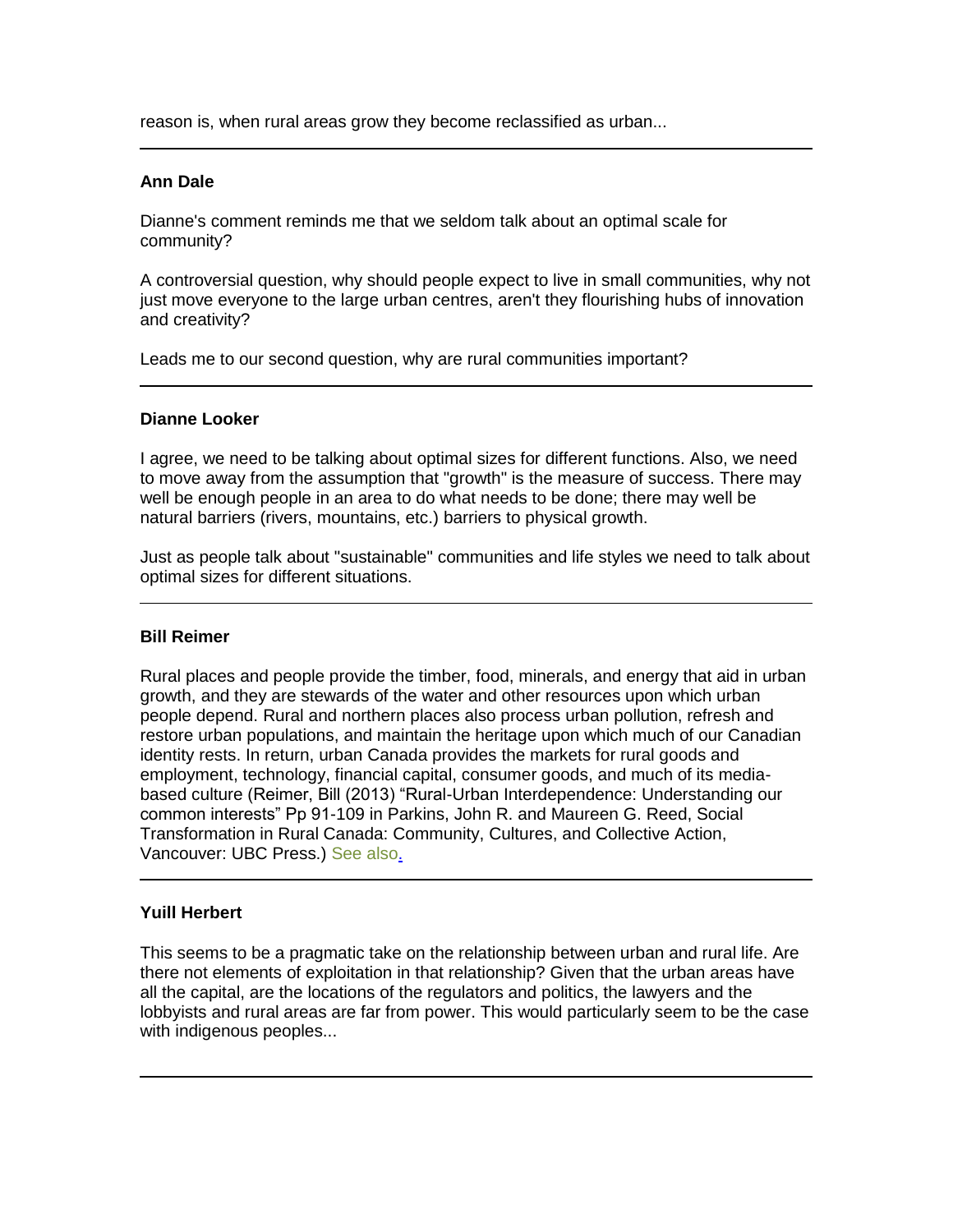## **Bill Reimer**

I agree Yuill, that the relationship is unequal. I don't think it will improve until rural people work out the kinds of alliances and negotiations that get many of their non-tangable contributions recognized by urban people. That is why food is so important at a point of negotiation. Water is another. I like the example of New York City that negotiated community development funds for those in the Catskill Mountains in exchange for the stewardship of the water in those mountains. NYC's water supply was vulnerable if the communities became stressed, so they worked out this long-term agreement. Similar agreements can be found in the Alberta Hub around Edmonton and the Miramichi Valley. These things take rural people recognizing the benefits they provide to urban, then negotiating for the recognition of those benefits. Urban people won't take this initiative.

## **Ann Dale**

I think the question of food security will become even more important as climate change impacts are realized across the country, and relocalizing agricultural services and ensuring a secure access will be key? In our action agenda on rethinking growth and prosperity the peer-to-peer learning workshop identified relocation of key services as one of the strategies for increasing economic diversity in smaller communities, as well as the adoption of more cooperatives as a strategy to regain local autonomy from the global marketplace?

#### **Bill Reimer**

Good point Ann. The issue of food security also has the advantage of being a topic in which urban people are also very concerned. This means it provides a great basis for possible alliances between rural and urban people. Such alliances are strategically important for rural places since the major centres of power are in urban places - and will continue to be so as urbanization continues.

#### **Lenore Newman**

That's such a great question, Ann, and one that doesn't get enough attention. I think rural communities are important for a number of reasons. Firstly, they allow a much more direct access to nature, secondly, they are actually important for national security (the definition of national ownership is occupation) and thirdly diversity is valuable for its own sake. To be honest one could argue it is more sustainable to have everyone living in dense walkable urban neighbourhoods in a collection of giant cities, but diversity is what makes us human. I can't see myself ever living rural again, but I certainly wouldn't want to see rural life disappear, and that is a real danger in much of Canada. We are a country of lost and vanished towns. And each of those towns had its own culture and worldview.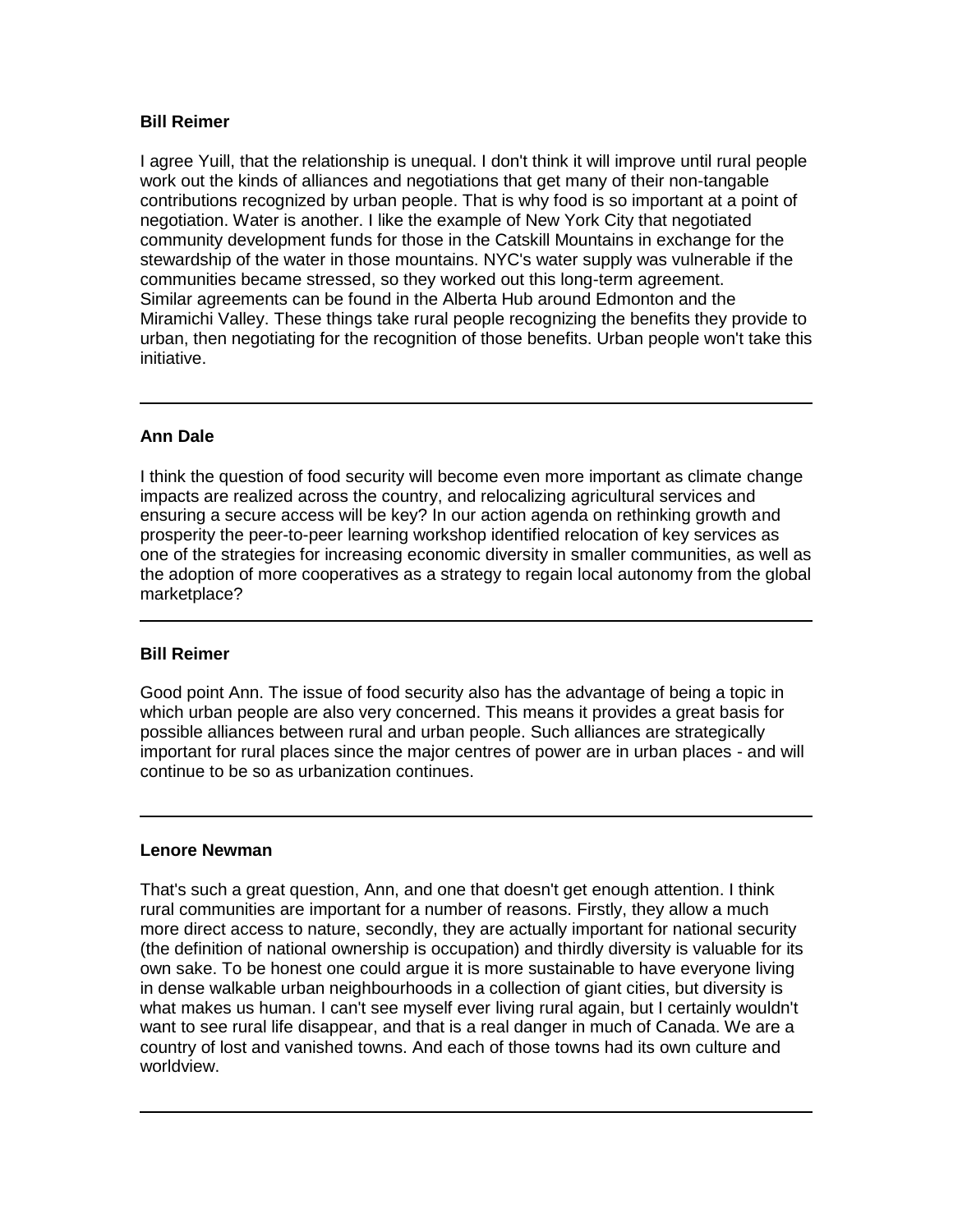## **Rebecca Foon**

I completely agree, and I think this hits on the work of Zita Cobb - Fogo Island, just off the coast of Newfoundland where she discusses the importance of recognizing that nature and culture are two beautiful components to human existence. She founded the Shorefast Foundation to help locals revive Fogo Island's economy and establish the outport as an international cultural destination.

#### **Robert Newell**

To add to this comment around diversity, there would be quite a danger in having a national population that is entirely urban-bound as it probably would reduce our resilience as society. Try and imagine what it would be like if we didn't have any examples or best practices of living in rural areas (and in direct contact with nature and natural resources) in the face of exogenous shocks that could affect urban infrastructure. Cities and urban living are in no way indestructible, so truly a mix and understanding of living outside the city is essential for societal knowledge and long-term resilience.

## **Yuill Herbert**

A fascinating question... Which is more essentially human- the urban environment or the rural environment? A fundamental challenge, at least in the modern urban environment, is sensory overload. I suspect there are all sorts of consequences of sensory overload... But then involuntary physical isolation which can sometimes result in rural environment is also problematic. On the positive side, the opportunity to connect with the rest of 'creation' is much greater in the rural environment, but the likelihood that one appreciates that opportunity is perhaps lower. The dominant experience of nature among teenagers in my community seems to be from the seat of an ATV, whereas city folks go hiking and bird watching. This is the lens of Eco literacy... but the conclusions are not readily apparent, from the perspective of an observer...

#### **Lenore Newman**

Yuill raises an interesting point about urban conditions, and perhaps one of the problems is that urban areas in Canada are becoming so much more desirable. They are innovative hubs of walkability, bike lanes, co-working spaces, a return to public space, urban food production. Maybe cities are just doing a much better job of advertising themselves as leaders. However they do have such a big cost disadvantage, yet rural land in BC in particular just isn't much cheaper? I think cost is one reason that the East Coast is building better rural towns?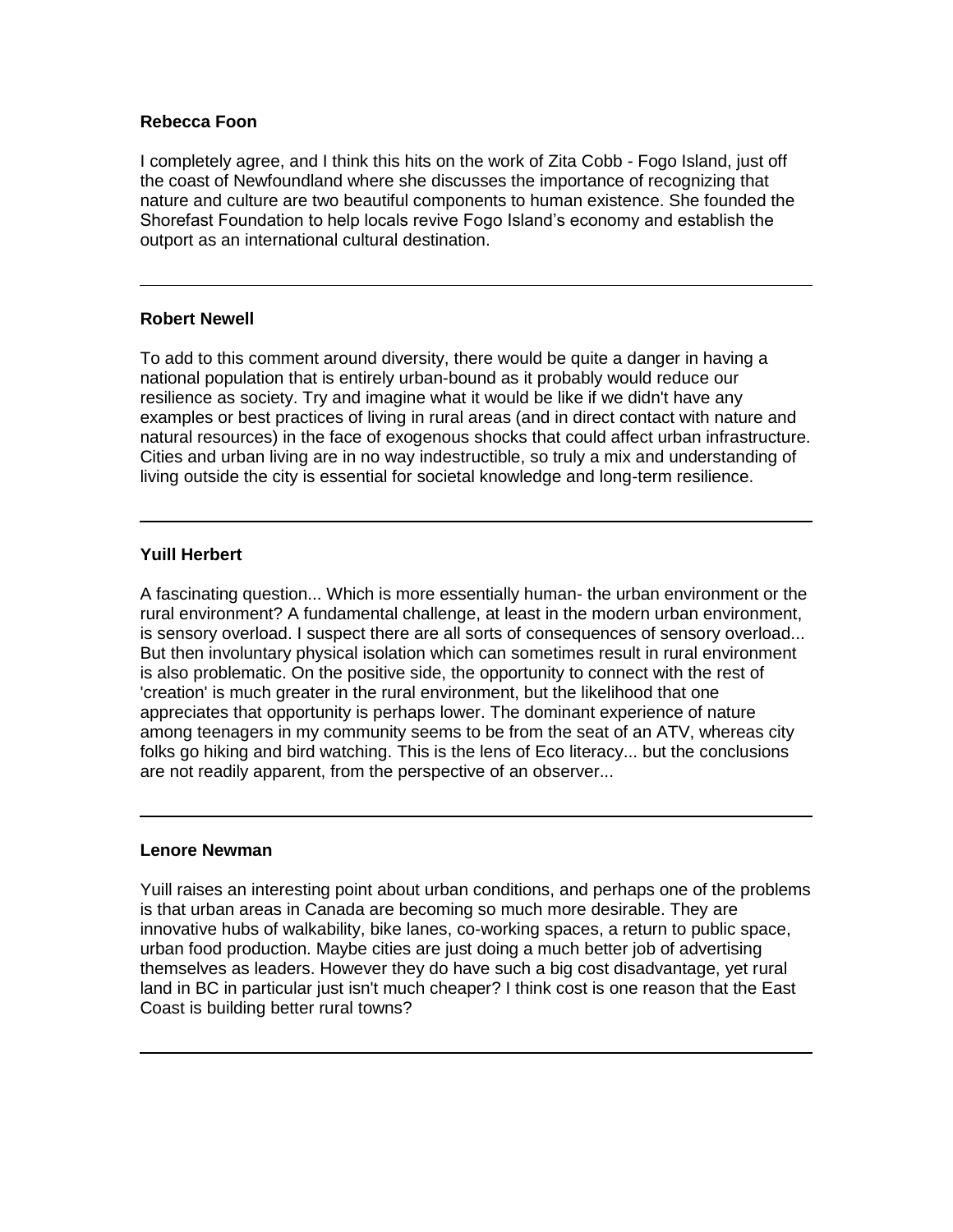## **Rebecca Foon**

Yes I definitely think cost is a critical component - and yet I do know people artists, both young and old, that are moving away from Vancouver as it is so expensive and choosing to live in rural areas in BC as it is more affordable - and can find a deeper connection to nature and tranquility to inspire their art....for perhaps both the benefit of urban and rural communities?

## **Ann Dale**

This is where I think the role of internet communications has such a bridging role to play, many professionals can now live rural because of increased access and bandwidth, access to libraries and so forth. Another critical feature is for creatives, many of whom need quiet, others thrive on noise. I just spoke to a book designer this morning and she told me she does most of her work in the country, it is where her creativity is highest?

#### **Lenore Newman**

I think Ann's questions are interesting in the Canadian context in particular, as we are so overwhelmingly urban. 80% of Canadians live in cities or suburbs, which is one of the highest ratios in the world. One has to wonder what happened in Canada in particular to depopulate the rural areas. Transportation changes? Lack of opportunity? It is really quite striking, particularly on the prairies.

#### **Robert Newell**

For those interested in looking at the trends on this 'city migration', we graphed and blogged awhile ago on Canada population trends, investigating percentages living in rural and living in urban over the last 150 years. You can see a clear reversal in percentages as the country became more industrialized [here.](http://crcresearch.org/crc-blog/patterns-our-footsteps-urban-tsunami)

#### **Bill Reimer**

Note how Robert's graph shows the emergence of this trend with the introduction of mechanization and the explicit policy (later confirmed by the Agricultural policy of the 1970s) to support large scale commodity exports. We are now able to produce more food with many fewer people. Unfortunately this depends on fossil fuels and the overuse of the soil, etc. It also means that the commodity producers (and the gov't supporting this policy) is uninterested in the welfare of rural communities. They focus on mega storage and large scale transport. Most of the small elevators on the prairies have closed and the Cargills of the world have built huge grain terminals that are unconnected to communities. Communities that seek revitalization by chasing smokestacks simply exacerbate these conditions.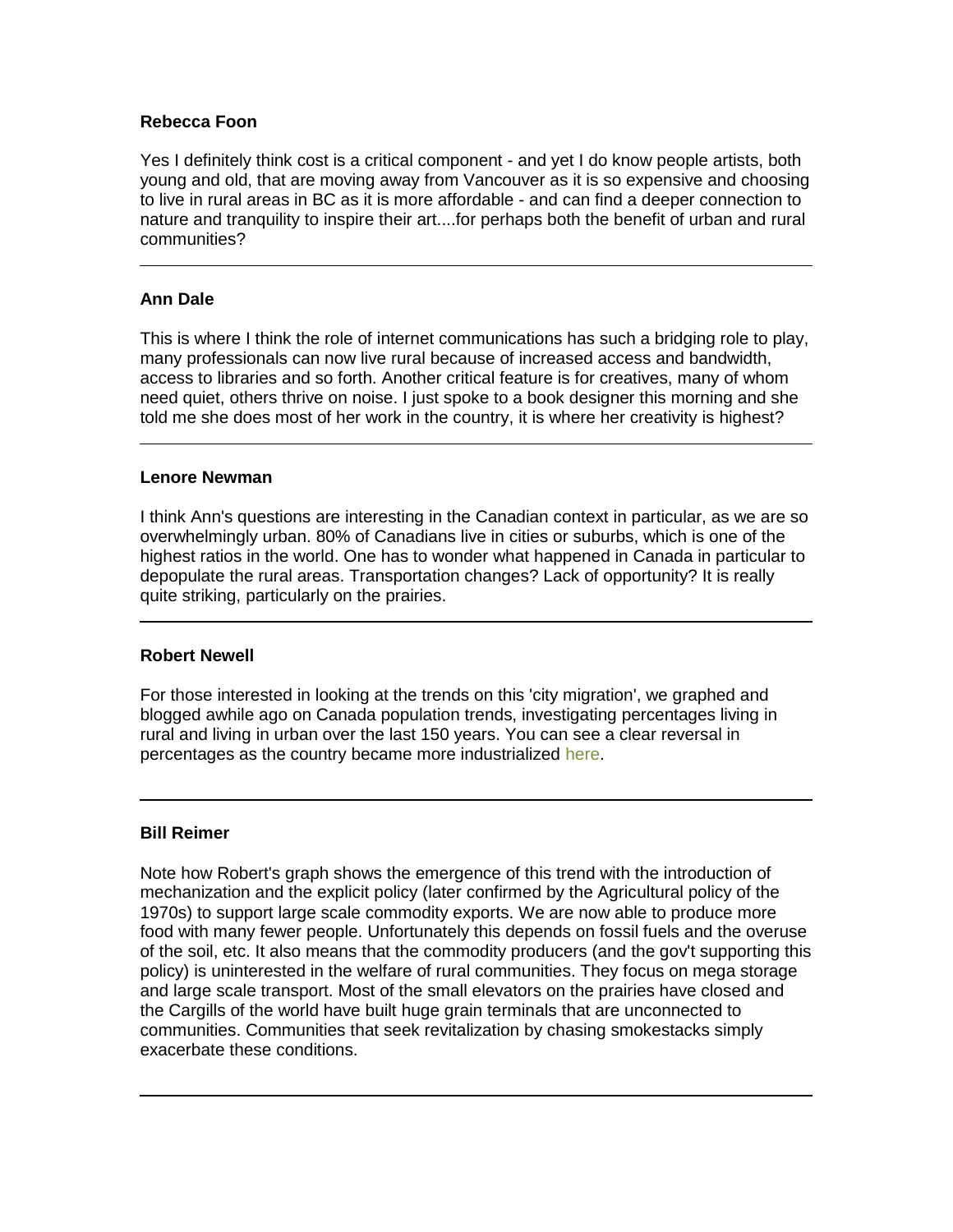## **Ann Dale**

We are certainly raising some interesting questions. I agree that smaller communities are not 'advertising' their unique amenities, for example, they offer critical landscapes for landscape artists (being a failed one myself), access to unmanufactured hiking, access to biodiversity, space for reflection through connection to nature. Going back to Dianne's example of other communities reaching out to the young people who have left, keeping them connected, imagine if artists return to offer workshops, retreats, concerts?

#### **Dianne Looker**

And not just artists. If rural communities invite various groups, conferences, etc., assuming it is organized appropriately, they will be exposed to the rural area and hopefully its amenities and advantages.

## **Ann Dale**

Our discussion reveals that rural communities provide critical ecological services to urban centres, and the latter have very attractive amenities that appeal to young people, and thus, attracting human capital away from smaller communities. It seems to me that given the dependence of urban centres on rural, and the increasing interdependence which will emerge as a function of climate change adaptation and mitigation strategies, we need to reconcile the relationship between rural and urban? Maybe it starts with integrated land-use planning that includes those ecological services?

Okay, you guys have convinced me that we don't all need to move to the city. Now, for our last question, and you have already begun to touch on this, with Bill's comments about new negotiations over water.

What rural innovations or strategies for revitalization come to mind? I encourage you to provide any website links you have for our audience and subsequent readers once we have archived the conversation.

#### **Yuill Herbert**

My favourite project is the [Intervale Centre](http://www.intervale.org/about-us/history/) in Burlington, Vermont. The project has many dimensions, but it is approximately 700 acres of river bottom on the edge of Burlington (which is a city but a very rural city!). There are number of established farms that are leased on the land and there is a farm incubator program so that the established farms can help get new farmers going. There is also land available for new immigrants and refugees who have farming experience or want to grow their own food. There is an organisation which works to bridge the practical and philosophical gap between institutional buyers and farmers and on it goes. I have never seen a comprehensive evaluation of the impacts of Intervale but I suspect that it has had a massive influence...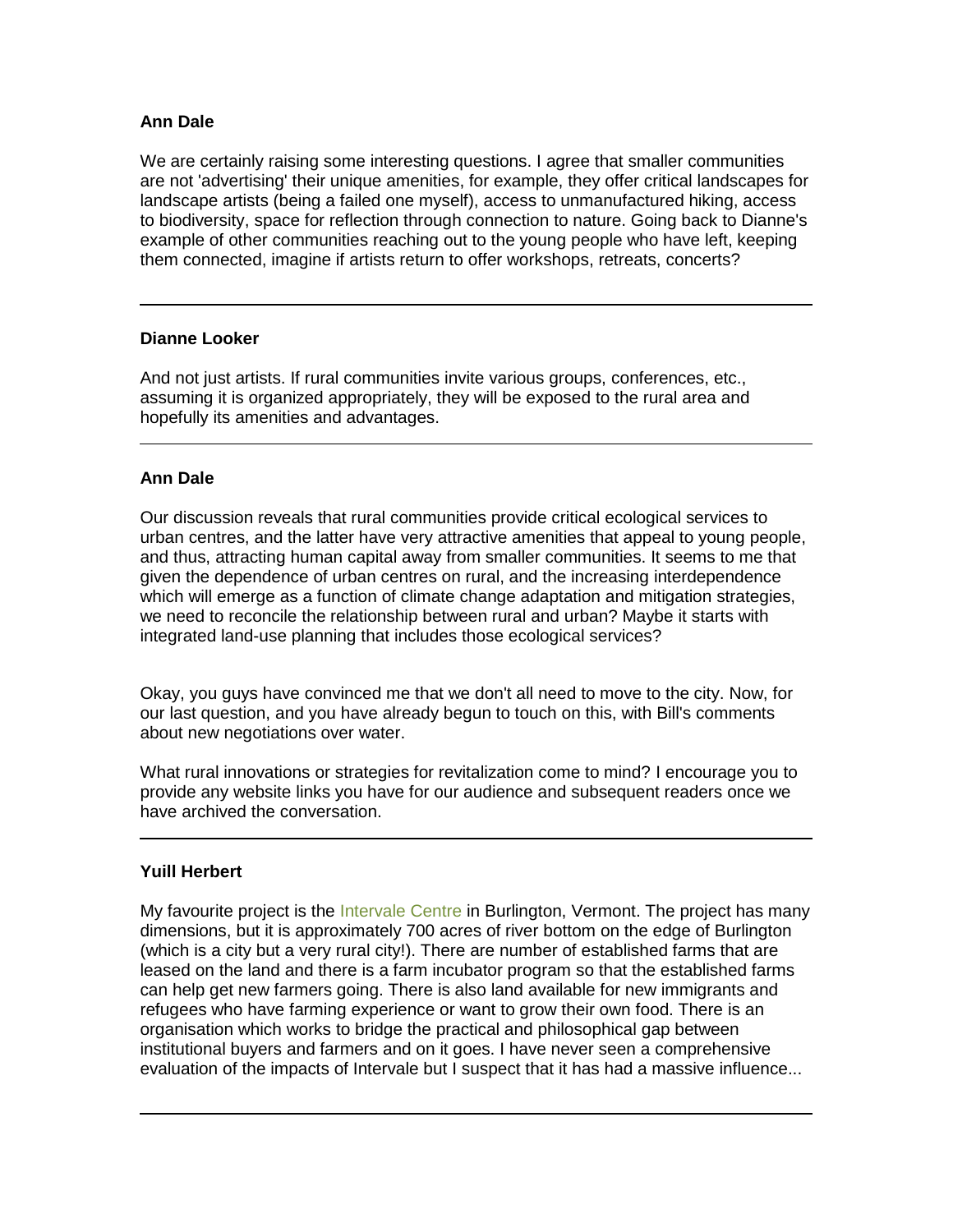## **Meaghan Kenny**

Similar projects are Everdale [Environmental Learning Centre,](http://everdale.org/) [Just Food Ottawa,](http://justfood.ca/) and the [L'Ange Gardien Plate-Forme Agricole](http://www.demarretafermebio.com/)

#### **Rebecca Foon**

To further highlight Fogo Island, check out the work of [Shorefast](http://shorefast.org/our-projects) - and in particular The Fogo Island Inn, as they call it, their first economic engine.

#### **Bill Reimer**

In my [Harris Centre presentation](http://billreimer.net/workshop/research/files/Reimer4HarrisCentreSynergySession20130731.pdf) I pointed to seven strategies for rural communities that address these challenges. They are:

- Look to urban demand and organize to respond to it;
- Identify global niche markets and reorganize local assets to fill them;
- Learn to integrate strangers;
- Build social infrastructure;
- [Build all capacities: market, bureaucratic, associative, and communal;](http://billreimer.net/workshop/files/BillPapers/ReimerEtalSocialCapitalAsSocialRelationsPublicV01.pdf)
- Develop regional opportunities; and
- Make rural-urban interdependencies visible.

You can find an elaboration of these strategies in the presentation. Several of them have been mentioned in our exchanges today.

#### **Yuill Herbert**

These are interesting points... and seems like a useful roadmap. Have any communities used them that you know of?

#### **Bill Reimer**

You will find examples for all of them in my powerpoint notes - via the link. I have others I could add.

#### **Yuill Herbert**

This presentation looks very interesting- addresses many of the forces at play by the looks of it - from neoliberalism to fracking... have you considered rural landscapes from the perspective of indigenous peoples?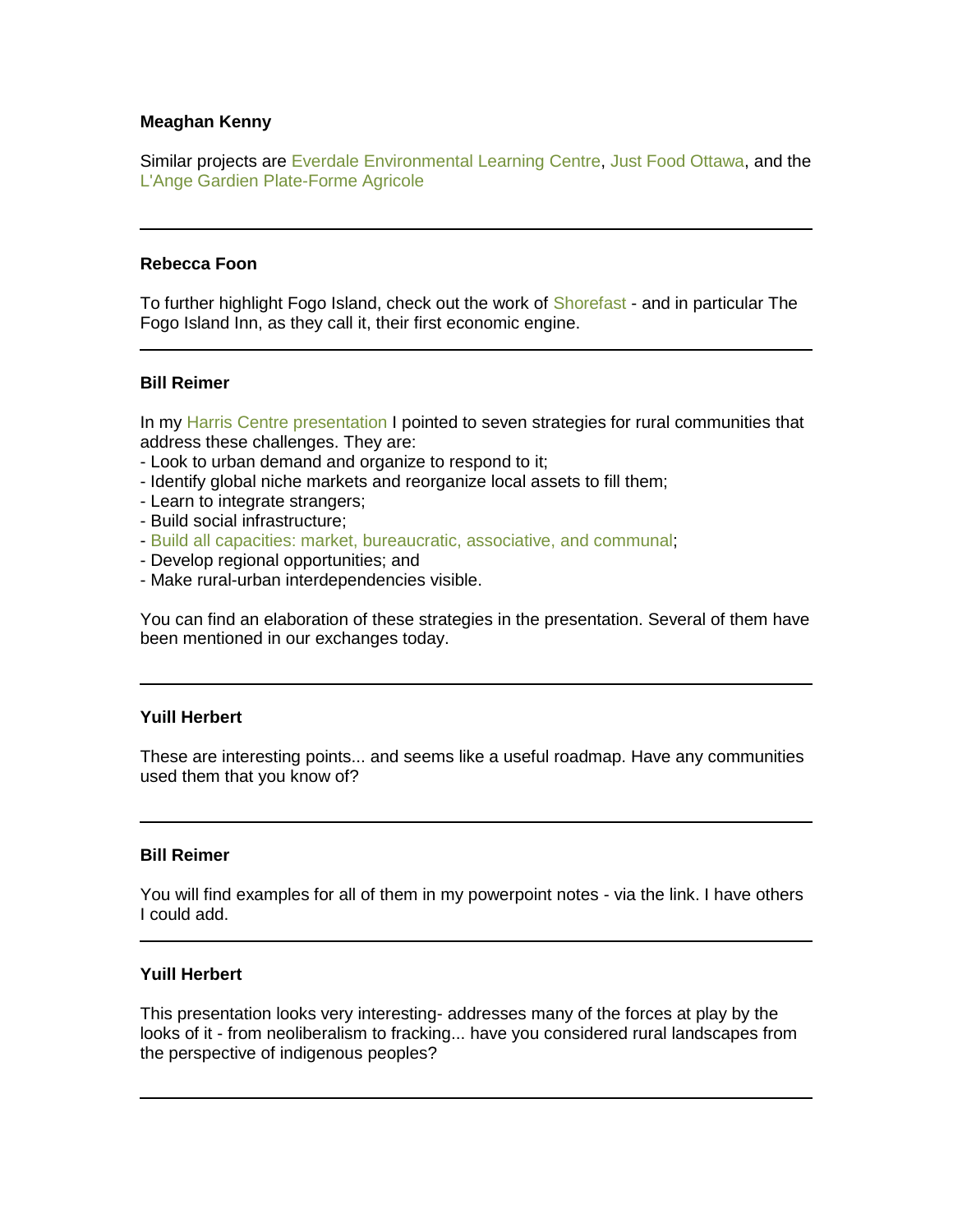## **Bill Reimer**

Yuill - the conference I just attended in [Prince George](http://crrf.ca/) opened my eyes (again) the tremendous potential for revitalization insights and actions that are emerging from indigenous peoples. This is especially the case in BC where many land and governance arrangements are being negotiated and with the insights from previous failures in mind. In speaking with the indigenous people at the conference it was clear that they were conceptualizing the "rural landscape" issue from a dramatically different perspective.

The landscape was not a place, but a living, cultural, and spiritual space, for example. They are busy working out the details of this in the context of our legal systems and political policy that promise to create a sea change in thinking about these things if they are successful. I look forward to the many ways in which this is being worked out and learning from their successes (and failures).

#### **Lenore Newman**

It seems from the dialogue one thing that is needed is better connection between rural and urban, both physically through transport networks and through cultural connections. Imagine a small town with a rail link to a major city developing a walkable village with bike paths out into the surrounding areas. People who want ten acres could still be an easy bike ride or car trip to the local village hub. That would be ideal in my view, but would require huge changes in how we treat our rural areas.

#### **Dianne Looker**

My major suggestion, as is evident from my comments, is to encourage rural communities to develop activities that bring a range of urbanites to the area, and then ensure they are made familiar with the options and opportunities for living there. There may be subsidies of various types to locate a business in a rural area.

Immigration is another avenue, which was touched on earlier. There are a lot of options that can be explored.

#### **Meaghan Kenny**

I understand that rural revitalization is more than farming. However, most of my experience is in farming and food justice – therefore, I will, mostly, speak to that aspect of the rural landscape.

I am seeing a lot of overlap in the themes of identity, rural importance, food security, connectivity and ideological motivations…the rural experience and motivations for moving back/staying in place is different for each individual. I have interviewed youth artists (black smiths and metal workers) who moved to rural locations to have the space, inspiration, and cheaper living costs to work on their craft. They also require the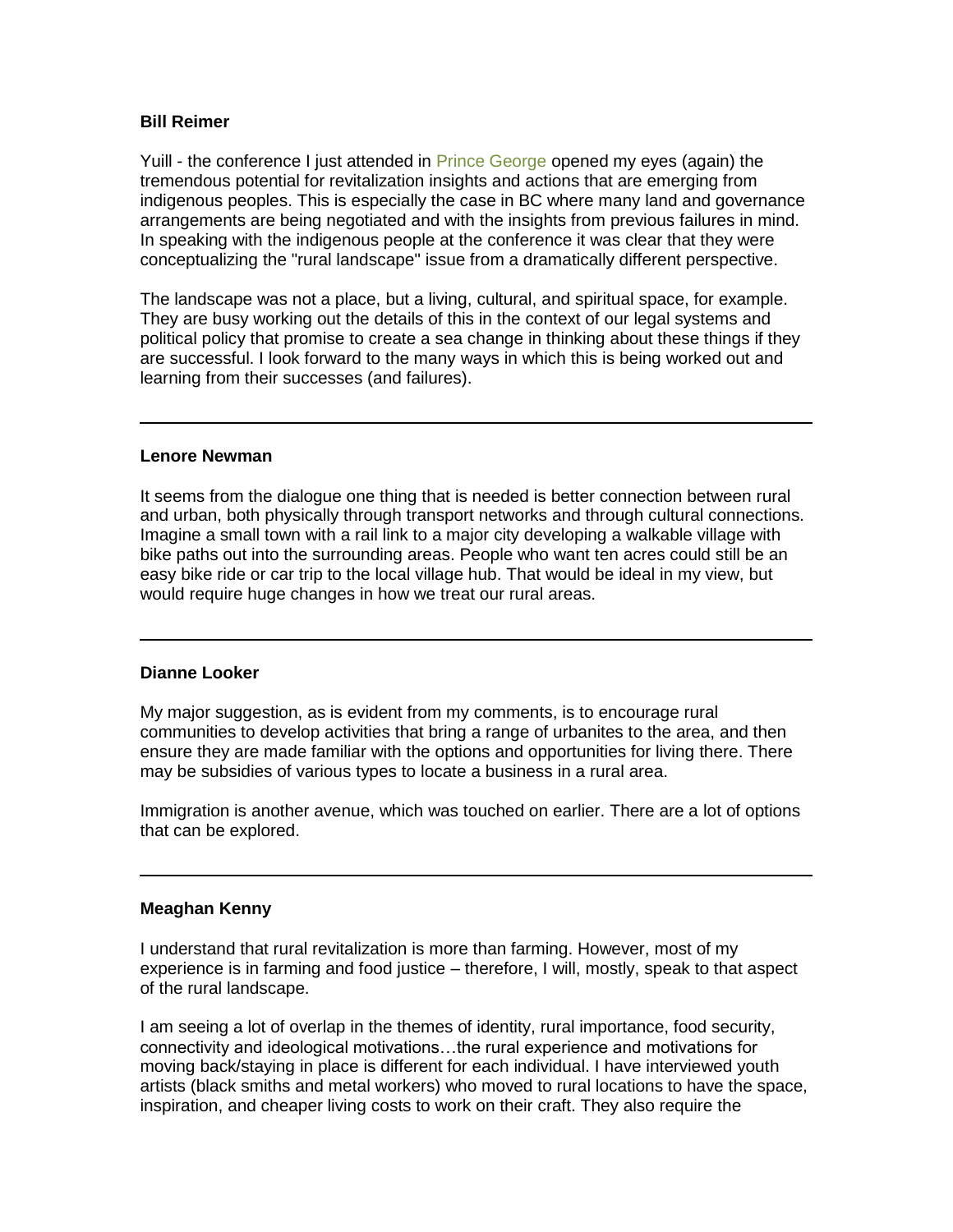connectivity to markets to sell their wares. Most of the artists or rural dwellers I have interviewed say they grow/breed their own food and sell their produce in local markets for both income and as an alternative to grocery produce that is conventionally farmed.

A young female youth artist I interviewed got her start in a rural community when she reached out looking for free/donated accommodation to both live and work until she had enough income from her art sales (and a significant side career) to purchase her own land. This speaks to the importance of social capital in rural areas. This was a case of a youth reaching out into a rural community. I think it is important that rural community members advertise their amenities and services to attract artists, farmers, lawyers, service providers, etc.

I have interviewed young farmers that may have been attractive to a romanticized image of farming and rural life but ultimately "stick with it" because they love the science of growing, the labour and lifestyle of farming, the skills and knowledge sharing in the community, and the independence of ownership. At the same time they are proud of their organic produce and contributing to the resilience of their ecosystem health.

## **Robert Newell**

Granted, there is more to revitalization than farming, but I do think the food security is definitely a very important aspect, if not just for symbolic purposes. I'd like to draw attention to the example of [T'Sou-ke First Nation.](http://www.mc-3.ca/tsou-ke)

Their most 'evident' innovation is the success that they have had with solar power and energy conservation; they are a leading example in Canada of energy self-sufficiency. However, they also have developed a community gardens and highlight these gardens when taking people for tours and presenting their work on solar power. The community gardens can not sustain the community's food needs; however, symbolically, it has great importance as it demonstrates steps toward a community creating its own access to nourishment and healthy foods, thus it is included in tours and presentations even though it might not be as 'impressive' as the solar facilities. To understate, food is such a fundamental of human living and cultural that even if a full food operation is not entirely viable, it can become more of a point of exploring these steps and showing that these pathways are possible.

## **Ann Dale**

To build on Bill's last comment about impacts of mechanization and the move to larger scale, the District of Cochrane in Northeastern Ontario at one time had as many as 400 full time farmers. The mayor of Cochrane made it his mission to reintroduce farming in a sustainable manner. Their efforts are now beginning to pay off. Eighteen Mennonite farmers and one non-Mennonite farmer have collectively invested over an estimated \$9M since mid-2012 in tile drainage, land clearing, new barns, sheds, homes etc. More are coming. Trials in growing Quinoa and Amaranth have also been conducted. I believe if I am not mistaken that the Mayor is 'someone from away', emphasizing the need once again for all types of diversity. Are there other examples, folks?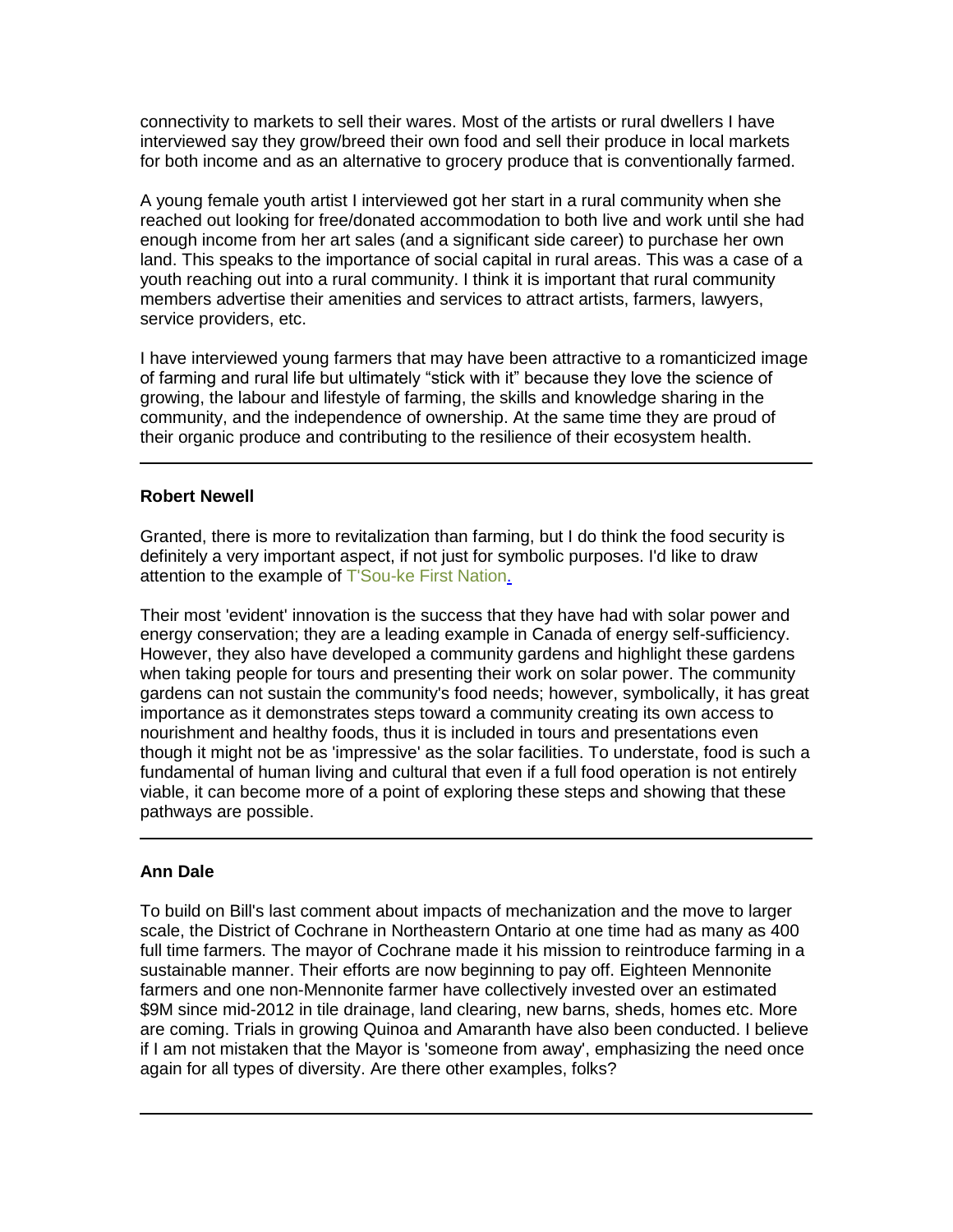## **Bill Reimer**

This is an interesting example, Ann. It reinforces the importance of the social dimensions of potential options. The region of southern Manitoba has a level of immigration that rivals Toronto - in spite of the general pattern of immigration being to urban places. They did it by leveraging their Mennonite heritage and targeted their religious cousins in the USA, Central, and South America since they recognized the compatibility of and objectives with their own. They had to negotiate special arrangements with the provincial and federal governments, but once it was done it opened the door for many other language and cultural groups to follow. This is good example of what can happen when rural people look at their local assets (in this case, cultural), think strategically about their objectives and options, then take action collectively.

## **Rebecca Foon**

Although based in the States, I just recently came across this initiative - the National Farm to School Network (NFSN) founded in 2007, established from the desire to support community-based food systems, strengthen family farms, and improve student health. It was established by a collaboration of more than 30 organizations seeking to shape the farm to school movement, which has grown from a handful of schools in the late 1990s to 38,000 schools throughout the US. Tying together theme we have been discussing, food security, supporting rural farms, tapping youth into food security issues, etc.

#### **Lenore Newman**

As someone who left a small town at 17 to escape social conservatism, I think towns that truly want to attract urbanites would have to publicly embrace a social covenant to welcome all religions, sexualities, political views, and ways of thought. This might be really hard to realize, but the successful examples of small towns (Nelson, etc.) are usually places that are known for their diversity. Even in the small city where I work (Abbotsford) there is a huge rift between the Mennonite community that dominates town council and the East Indian farming community which makes up nearly half of the population. Somehow the small has to embrace the diverse.

#### **Ann Dale**

Lenore, you have hit on a key point. Where I mostly live just outside of Ottawa, in a semi-rural setting now, with a very sophisticated population, there is such conflict over development and a lack of appreciation for different perspectives, letting them be heard and that there are deeply held values that can inhibit dialogue.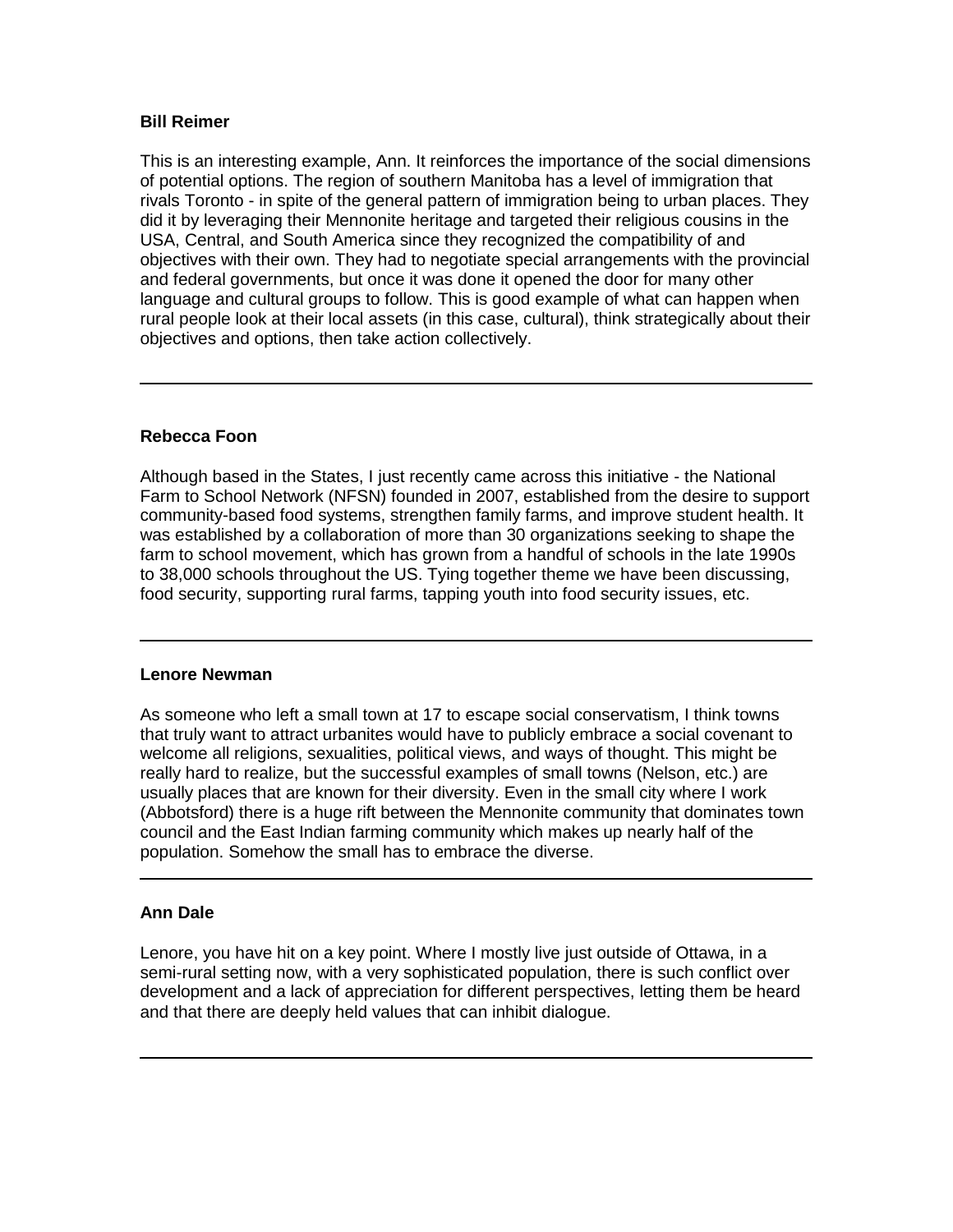## **Dianne Looker**

I agree, but I would also argue that rural does not have the exclusive claim to social conservatism. The thing would be to find examples of rural communities that have faced this challenge and managed to embrace not necessarily all diversities, but the ones with which they have to deal.

## **Yuill Herbert**

My town, Tatamagouche, has overcome this issue, at least in comparison to other NS communities. There was a significant influx of back to the landers with their new ideas, then a wave of Shambhala buddhists, who were also progressive-minded and then those two groups have created a foundation of events and initiatives, social infrastructure, you might call it, that is attracting all sorts of people...

#### **Lenore Newman**

Concerning strategies for rural revitalization, at the federal level...

- 1. A rebuilding of the rail network to provide fast train travel to rural Canada. That would be a game-changer
- 2. Infrastructure money to build and improve village cores near rail stations to lower driving in rural areas. I will add that until rural residents are driving less rural life in Canada simply isn't and cannot be sustainable.
- 3. Help for new farmers in rural areas, in particular small scale farmers. The US runs rings around Agriculture Canada in this respect. We need massive investment.

#### **Dianne Looker**

Why do you say that rural residents need to drive less? While one can walk to many areas in urban areas, and while there are good transit systems in some parts of many cities, when I've been in cities (e.g. a year's sabbatical in Victoria) I drove more than ever I do in the small rural area where I live. I had to drive to get to almost everything and I drove further. The times I've had to drive by Toronto and viewed the tie ups on the 401 does not suggest to me that urbanites don't drive....

#### **Lenore Newman**

Your experience doesn't reflect the norm. Car ownership is lowest in Toronto, Vancouver and Montreal in Canada, and personally when I am in Victoria (half the time) I never use my car. 90% of folks in Manhattan don't own a car for example. And the biggest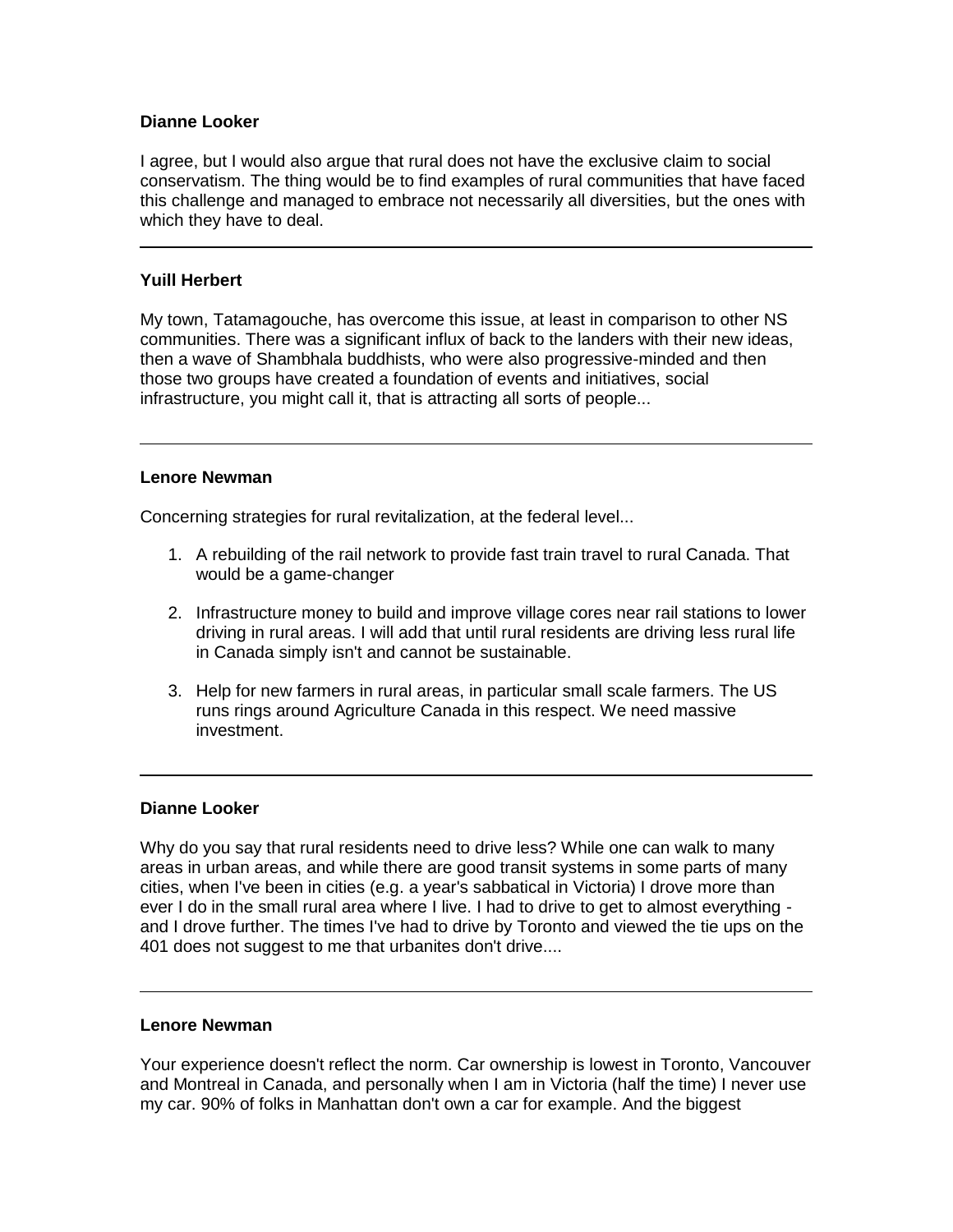contribution to our ecological footprint is car use. (Well, tied with the impact of red meat). If we can't get people to stop driving, we can't achieve global sustainability, period, end of story. I totally agree rural lives can involve less car use, and likely suburban living involves even more car use, but it is a rare person in rural Canada on average who doesn't have a car.

#### **Dianne Looker**

My point was more that it's not just rural who have to stop using cars. You are right that we need sustainable means of transportation - which might (or might not) be more sustainable types of "cars". The answer need not be rail.

But if rural is density and DISTANCE from density then those distant people will need some form of transportation to get them to the amenities that are feasible and sustainable only in larger settings. But there are other alternatives, which are being developed. Such as licensing nurse practitioners to do more so people don't have to travel to hospitals as much, various forms of distance transactions. Lots of very different options.

#### **Yuill Herbert**

Although I was just blown away - the highest walking mode share in Canada I have come across is Yellowknife! And it is cold there!

#### **Lenore Newman**

Yes, which proves what can be done when small towns are kept small! I love Yellowknife - easy to walk around though it is pretty cold!

## **Bill Reimer**

When I was there I discovered how this does not emerge by chance. They have been working together (and in coordination with universities) on reconceptualizing the design of a "winter city". This includes things like designing sidewalks to take advantage of shadow and light to make them easy to clear and navigate. Very cool!

## **Ann Dale**

Another e-Audience Question

I am wondering if any examination of rural revitalization south of the border has taken place and if so, are there lessons to learn and how do Canadian communities compare?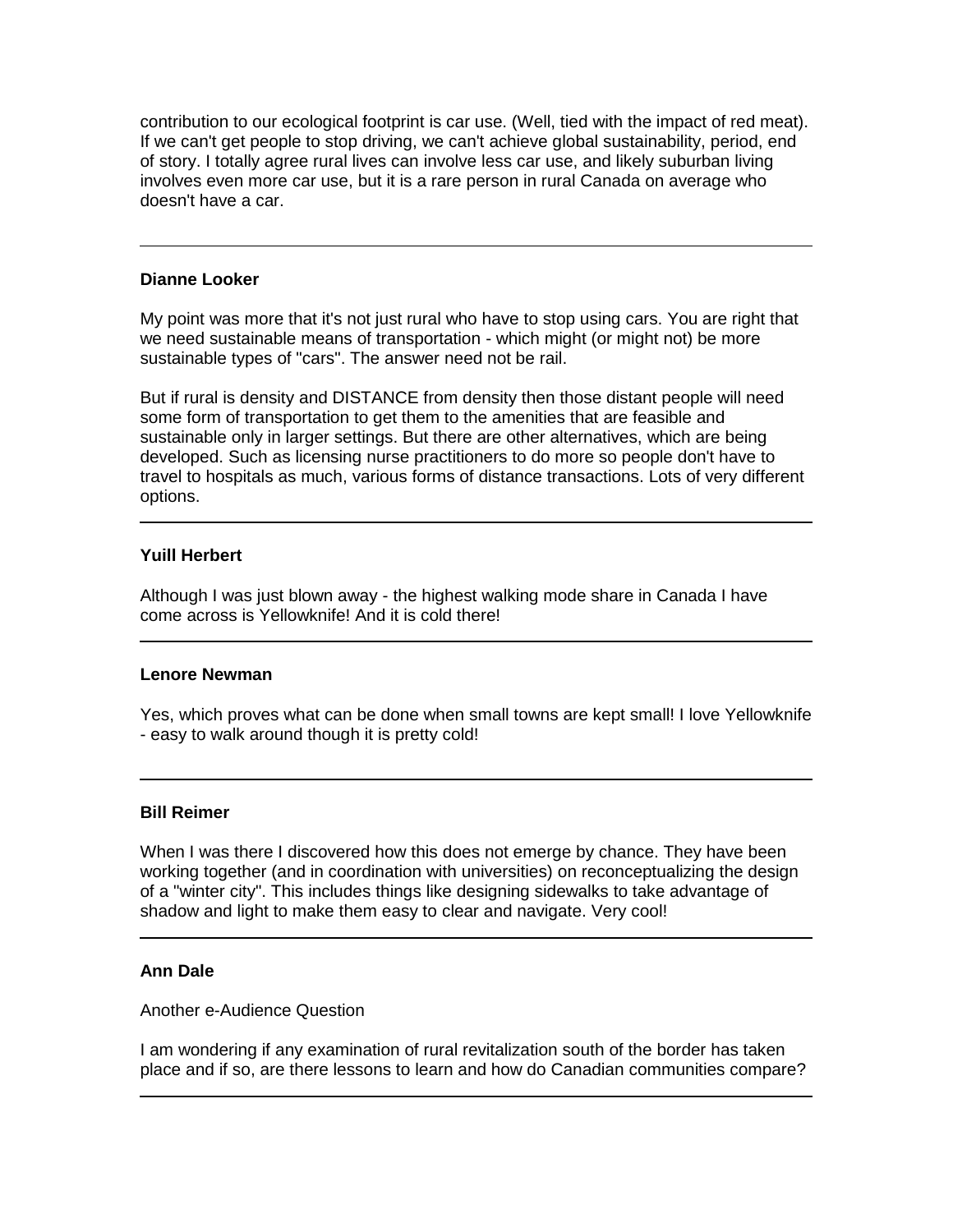## **Meaghan Kenny**

I have not done a great deal of research on specific examples south of the boarder. However, I have recently looked into this [website](http://www.cfra.org/strategies_to_revitalize_rural_america) for direction on rural revitalization.

Two significant strategies I have quoted below:

- Communities are stronger when more of the people working on farms and in businesses have the opportunity to own them. Quality jobs are also an asset for communities. But we must not overlook self-employment. Local owners are more committed to the community than distant corporations – which often leave at the drop of a hat.

- Agriculture and non-farm rural development should be integrated. We must revitalize family farming and ranching and capture more food system profit close to home to enhance the contribution of agriculture to the community. But agriculture alone cannot revitalize our communities. We must also pursue non-farm strategies – especially small business development.

Most importantly in my experience is the ability and access to own land. In the 1950's a great deal of medium scale farm land between the urban and rural interface was forced expropriated - forcing farmers to move to the city, remain on their land and lease it back from the National Capital Commission, or purchase farmland further out into the surrounding rural areas.

Forcibly removing ownership of land resulted in a significant loss of medium and small scale farms and discouraged youth and next generation farmers from following in the footsteps of their parents.

#### **Bill Reimer**

There is plenty of discussion regarding this. One point of contact you might look at is [RUPRI.](http://rupri.org/) Our [RPLC](http://rplc-capr.ca/) also has several USA partners who are involved with these issues. I could come up with many others if given some time.

#### **Ann Dale**

We have run out of time. Any last comments.

I would like to thank you for your invaluable time and commitment to our discussion. A most interesting discussion, respectful and stimulating. And you certainly raised a lot of questions--maybe we will have to have a follow up discussion. For the audience, this is the first time many of us have come together, so thanks to the panelists for their trust in a funny quirky way of talking virtually in real time and not having to leave our special places.